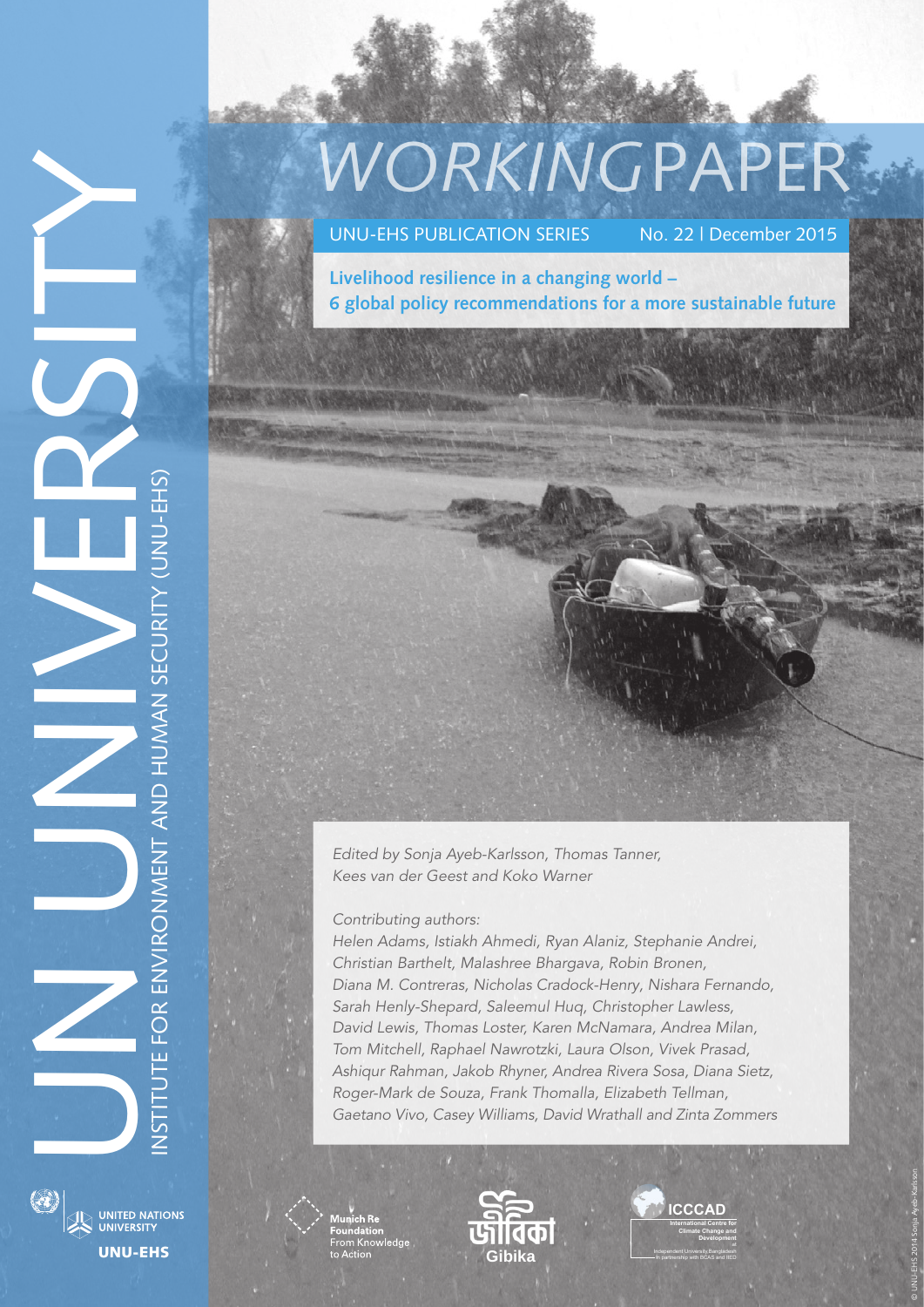# Livelihood resilience in a changing world: 6 global policy recommendations for a more sustainable future

# *December 2015*

Edited by: Sonja Ayeb-Karlsson<sup>i</sup>, Thomas Tanner<sup>ii</sup>, Kees van der Geest<sup>i</sup> and Koko Warneri

Contributing authors: Helen Adamsiii, Istiakh Ahmediv, Ryan Alanizv, Stephanie Andreiiv, Christian Barthelt<sup>vi</sup>, Malashree Bhargava<sup>vii</sup>, Robin Bronen<sup>viii</sup>, Diana M. Contrerasix, Nicholas Cradock-Henry<sup>x</sup>, Nishara Fernando<sup>xi</sup>, Sarah Henly-Shepard<sup>xii</sup>, Saleemul Huq<sup>iv</sup>, Christopher Lawless<sup>xiii</sup>, David Lewisxiv, Thomas Lostervi, Karen McNamaraxv, Andrea Milan<sup>i</sup>, Tom Mitchell<sup>ii</sup>, Raphael Nawrotzki<sup>xvi</sup>, Laura Olson<sup>xvii</sup>, Vivek Prasad<sup>xviii</sup>, Ashiqur Rahman<sup>xix</sup>, Jakob Rhyner<sup>i</sup>, Andrea Rivera Sosa<sup>xx</sup>, Diana Sietz<sup>xxi</sup>, Roger-Mark de Souza<sup>xxii</sup>, Frank Thomallaxxiii, Elizabeth Tellmanxxiv, Gaetano Vivoxxv, Casey Williamsiv, David Wrathall<sup>i</sup> and Zinta Zommers<sup>xxvi</sup>

> The six recommendations, mentioned in the title, were originally drafted by participants of the second Resilience Academy, listed as contributing authors, and subsequently edited by Sonja Ayeb-Karlsson, Thomas Tanner, Kees van der Geest and Koko Warner who take full responsibility for the content. For each recommendation, the paper states who were the original contributors.

- <sup>v</sup> California State Polytechnic University
- vi Munich Re Foundation (MRF)
- vii GIZ-DETA
- viii University of Alaska
- ix University of Salzburg
- x Landcare Research
- xi University of Colombo
- <sup>ii</sup> AmeriCares
- xiii Durham University
- xiv London School of Economics
- xv University of Queensland
- <sup>wi</sup> University of Colorado
- <sup>xvii</sup> George Washington University
- xviii George Mason University
- xix University of South Florida
- <sup>xx</sup> National Autonomous University of Honduras

- xxii Woodrow Wilson International Centre
- xxiii Stockholm Environment Institute (SEI)
- xxiv Arizona State University
- xxv World Bank
- xxvi UNEP

<sup>&</sup>lt;sup>i</sup> United Nations University Institute for Environment and Human Security (UNU-EHS)

<sup>&</sup>lt;sup>ii</sup> Overseas Development Institute (ODI)

iii University of Exeter

 $\mu$ <sup>w</sup> International Centre for Climate Change and Development (ICCCAD)

<sup>&</sup>lt;sup>xxi</sup> Wageningen University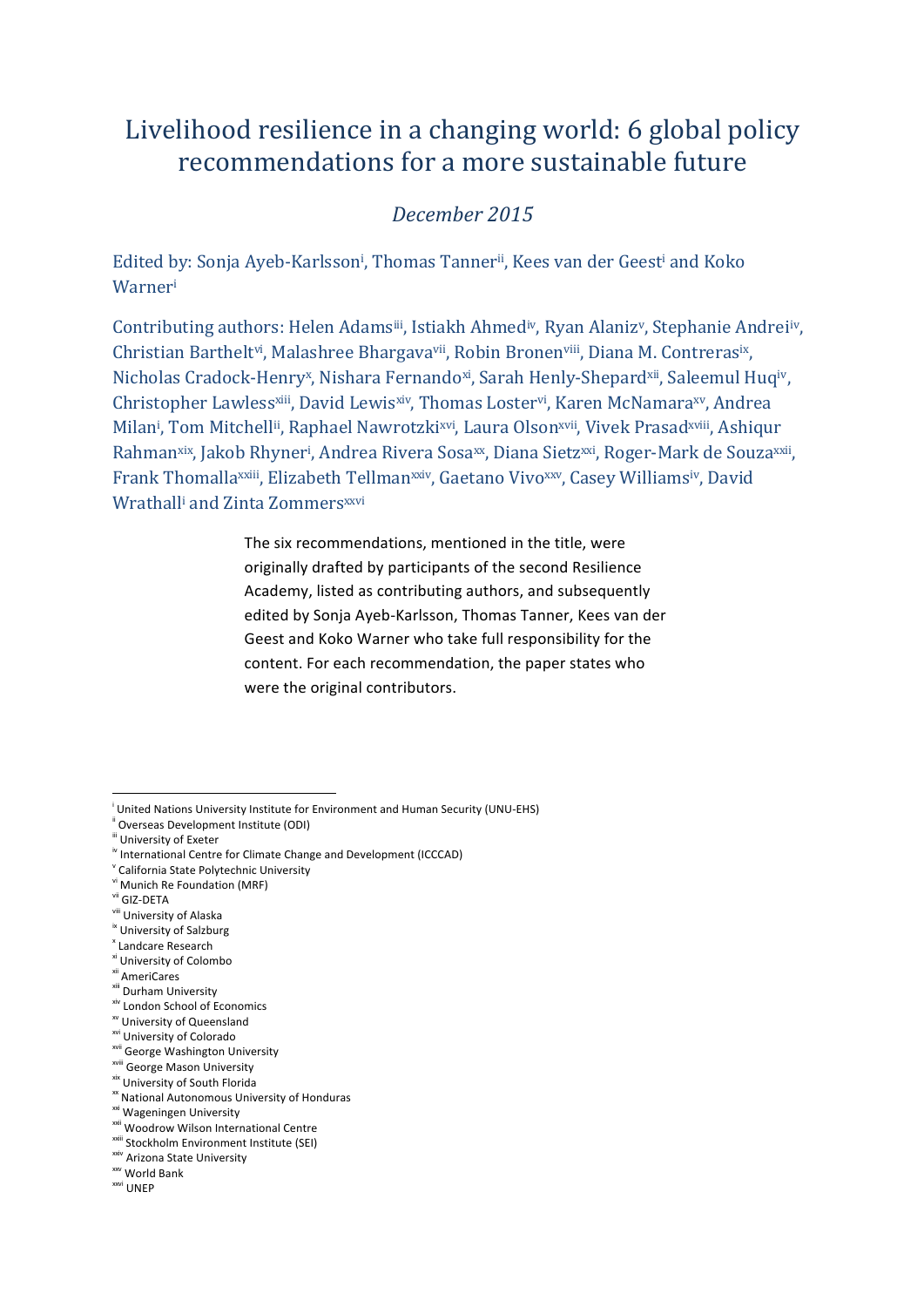# **Acknowledgements**

As a part of the 2013/2014 Resilience Academy, participants collaborated on a wide variety of research topics which resulted in a UNU-EHS working paper series published earlier this year together with a conceptual piece on "Livelihood resilience in the face of climate change", which appeared in Nature Climate Change. Besides the working papers the participants worked in groups to draft policy recommendations based on the core concepts of livelihood resilience. The policy recommendations presented in this document represent the outcome of the working group discussions which argue for a better inclusion of livelihood resilience in the upcoming post-2015 sustainable development agenda.

We would like to thank the UNU-EHS Communication Unit for their support in publishing this paper.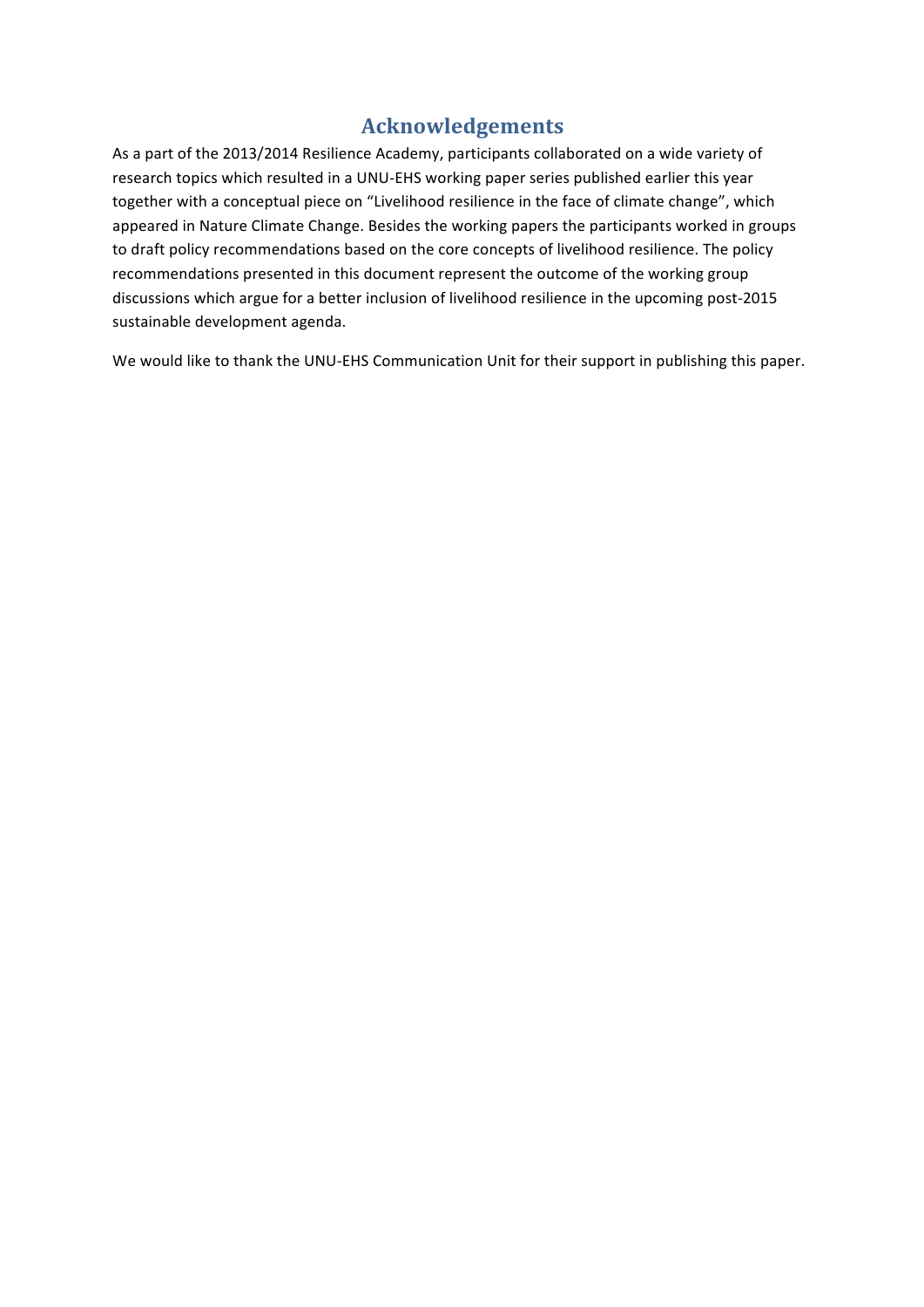# **Forewords**

In 2013, the United Nations University Institute for Environment and Human Security (UNU-EHS), the International Centre for Climate Change and Development (ICCCAD) and Munich Re Foundation (MRF) began the five-year partnership research-to-action project Gibika ("livelihood" in Bengali) focused on livelihood resilience in Bangladesh. The Gibika project explores local research-based solutions and their transferability to other geographical and socio-economic contexts.

As an important complement to the locally based Gibika project, the project consortium is organizing the annual Resilience Academy, which aims to foster a broader and more overarching discussion of livelihood development. The Resilience Academy emphasizes the global importance of understanding and supporting livelihood resilience, especially among the most vulnerable population groups. In the last several years, the concept of resilience has attracted more and more attention in academia, among policy makers and within the development cooperation community. The concept's growing popularity is evidenced by the 2014 UNDP Human Development Report, entitled "Sustaining Human Progress: Reducing Vulnerabilities and Building Resilience". The 2014 Human Development Report aims to provide a new perspective on vulnerability and proposes different ways of strengthening resilience. Despite these and other efforts, the many different ways of understanding the concept of livelihood resilience have produced a rather cumbersome discourse, limiting the concept's applicability and usefulness in practice.

There are four important international processes that mark crucial milestones in 2015: The 3<sup>rd</sup> World Disaster Risk Reduction Conference on the Post Hyogo Framework in March 2015 in Sendai, Japan, the Third International Conference on Financing for Development in Addis Ababa, Ethiopia, the formulation of the Sustainable Development Goals, and the 21<sup>st</sup> Conference of the Parties to the United Nations Framework Convention on Climate Change (UNFCCC COP 21) in December 2015 in Paris.

Although these processes are global, livelihood resilience is where the rubber finally hits the road. One of the goals of the Resilience Academy is to analyse the different strands of the current livelihood resilience discussions and propose ways to connect academic discourse with global policymaking processes on the one hand, and local development practice on the other. This Policy Paper summarizes the dialogues and presents the preliminary findings and recommendations of the two first Resilience Academies, which took place in 2013 in Dhaka, Bangladesh and in 2014 in Chiemsee, Germany. I'm confident that this document will contribute to a clearer understanding of the linkage between livelihood resilience and human development.

Jakob Rhyner

*Director*

*United Nations University - Institute for Environment and Human Security (UNU-EHS) &*

*United Nations University Vice-Rector in Europe (UNU-VIE)*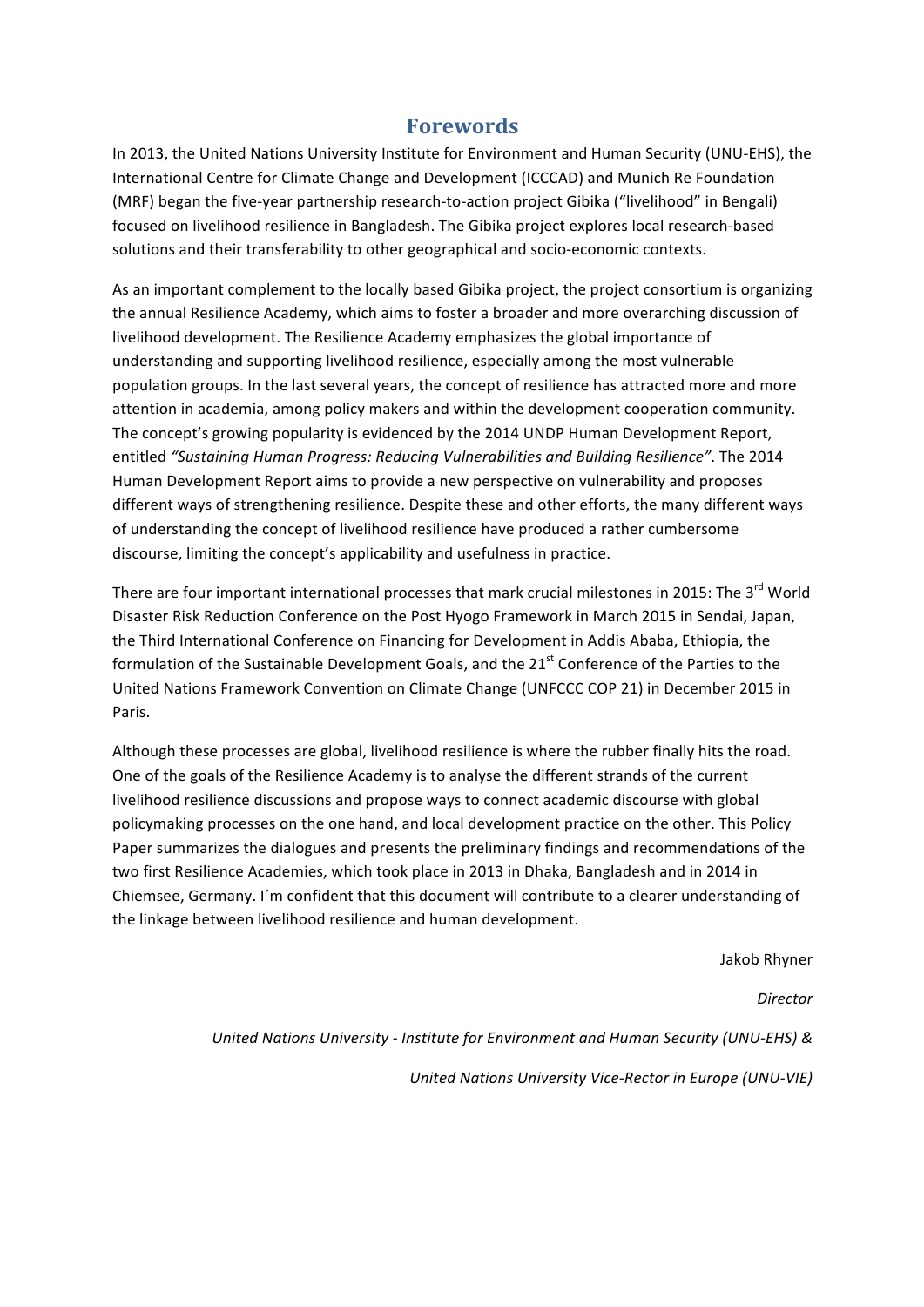Resilience is not just a new buzzword in the development and climate change adaptation community. The concept of resilience also provides one of the most promising approaches to poverty reduction, development, growth and sustainability.

Working with around 30 specialists in the Resilience Academy to discuss concepts for improving livelihoods in developing countries has been a privilege.

I had the pleasure to join meetings and discussions during the past two Resilience Academies – the first one in Bangladesh in 2013 and the second one in Germany in 2014. It was wonderful to see how, over the course of the meetings, the participants - scientists, practitioners and policy makers and decision makers from more than 20 countries increasingly spoke the same technical language. Sharing a common language is an important pre-condition for successful policy making: decisions must be based on sober science and developed in a multi-stakeholder dialogue that includes the people who are most at risk. A second important principle for good policy was reflected in the concluding remarks of David Wrathall, one of the organizers of the Resilience Academies: "*Only* when one views resilience and livelihoods together can one develop successful strategies."

The participants of the Resilience Academy describe in this Policy Paper how poverty, vulnerability and resilience are linked. Understanding the root causes of vulnerability for resilient livelihoods is crucial, and solutions must be based on human rights approaches. These are only two of many findings from the Resilience Academy.

2015 is a defining year. Important global agreements such as the UN Millennium Development Goals and the global UN Disaster Risk Reduction strategy end and are redrafted. New Sustainable Development Goals (SDGs) have been developed, and the World Climate Summit at the end of the year in Paris is supposed to reset the course of climate protection.

I hope that the recommendations emerging from the Resilience Academy will find their way into important policy processes around the central themes of sustainability and development. I also hope they find your interest. One thing is for sure: if strategists implement at least some part of these recommendations, they will be on the track to fighting poverty and building a better world.

Thomas Loster

*Chairman* 

*Munich Re-Foundation*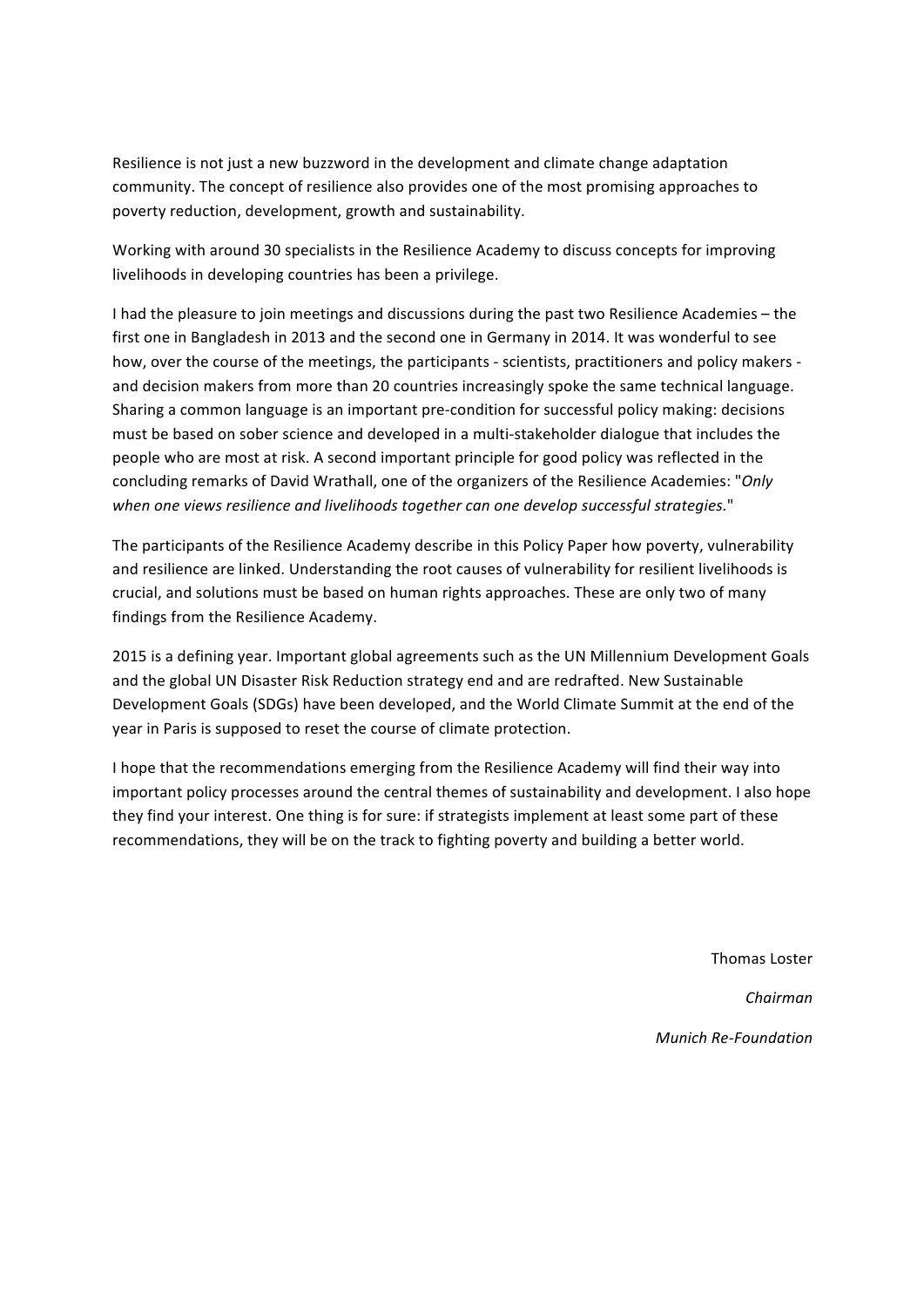The International Centre for Climate Change and Development at Independent University Bangladesh, together with the Institute for Environment and Human Security at the United Nations University in Bonn, Germany and the Munich Re Foundation, organized and ran two successive Resilience Academies in the last two years. The first was in 2013 in Bangladesh, and the second was in 2014 in Germany. The 2013 Resilience Academy in Bangladesh hosted thirty attendants drawn from nearly four hundred applicants from around the world. The event encouraged young scholars to consider what resilience means in the context of livelihoods under climate change in a vulnerable country like Bangladesh. The scholars not only studied resilience and exchanged ideas about this important concept, but also spent time with both rural and urban communities during field trips. After discussing their experiences, the participants drafted a high-level synthesis paper on resilience in the context of climate change and livelihoods that was published in *Nature Climate Change* (Tanner et al. 2015). They also identified a number of other aspects of resilience which, during the following twelve months, turned into a working paper series on resilience and related issues.

When the group met again the following year in Germany, they brought their draft manuscripts, had them mutually reviewed and finalized papers that are now being published in different fora, including in journals and as working papers.

This Policy Paper clarifies what Resilience means in the context of both climate change and disaster risk reduction. It is aimed among others at participants of the twenty-first Conference of Parties (COP21) being held in Paris, France in December 2015.

I am sure that participants at these important global meetings will find the policy brief both interesting and useful.

Saleemul Huq

*Director* 

*International Centre for Climate Change and Development (ICCCAD)* **&** 

Senior Fellow at International Institute for Environment and Development (IIED)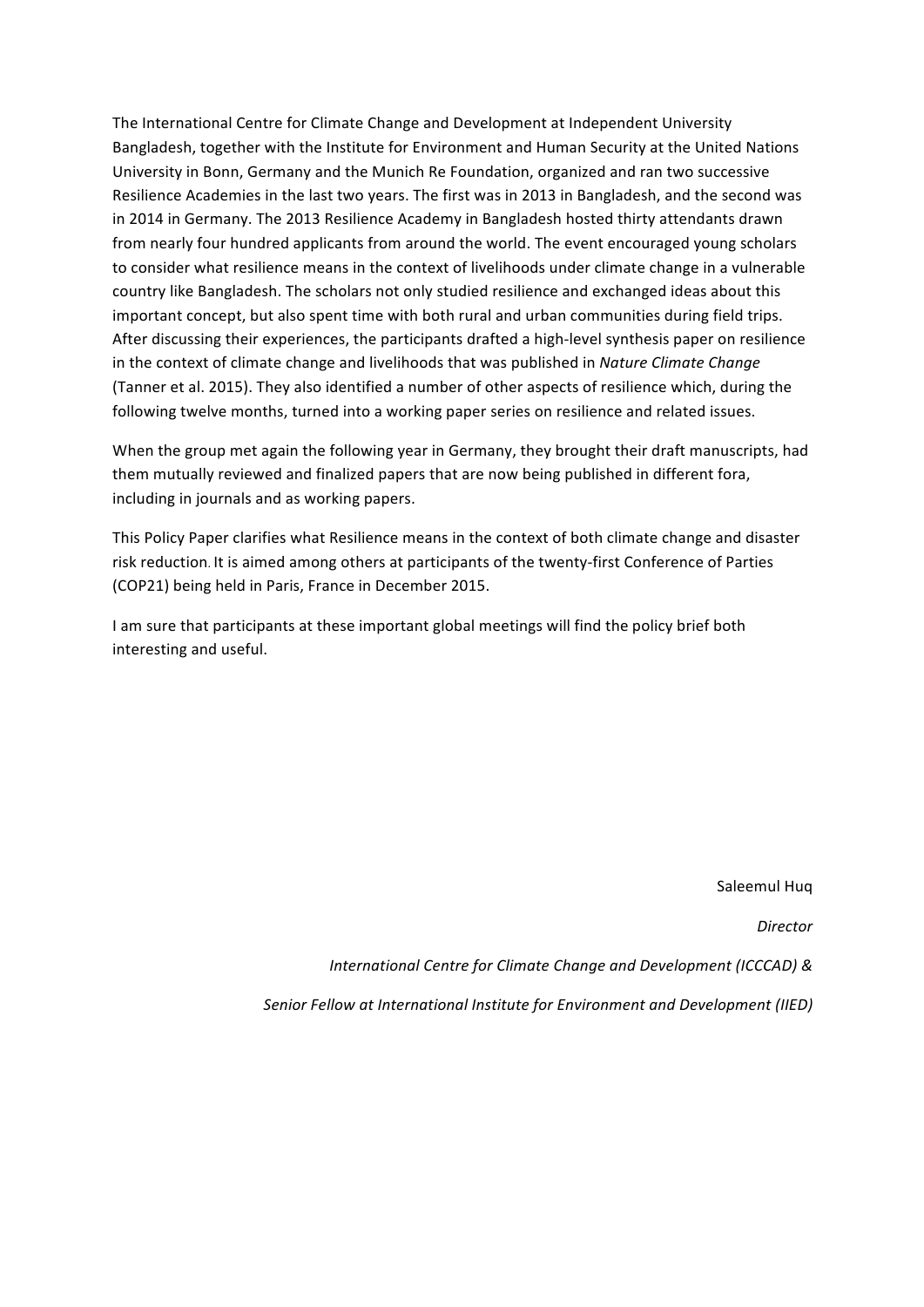| Address the root causes of vulnerability to allow for resilient livelihood systems22        |  |
|---------------------------------------------------------------------------------------------|--|
| Empowerment of poor and vulnerable people is crucial in building livelihood resilience  23  |  |
| Support those who cannot migrate when places become uninhabitable due to climatic stress 24 |  |
|                                                                                             |  |
| Build robust methods and big datasets for research in support of resilient livelihoods 26   |  |
|                                                                                             |  |
|                                                                                             |  |
|                                                                                             |  |

# **Table of Contents**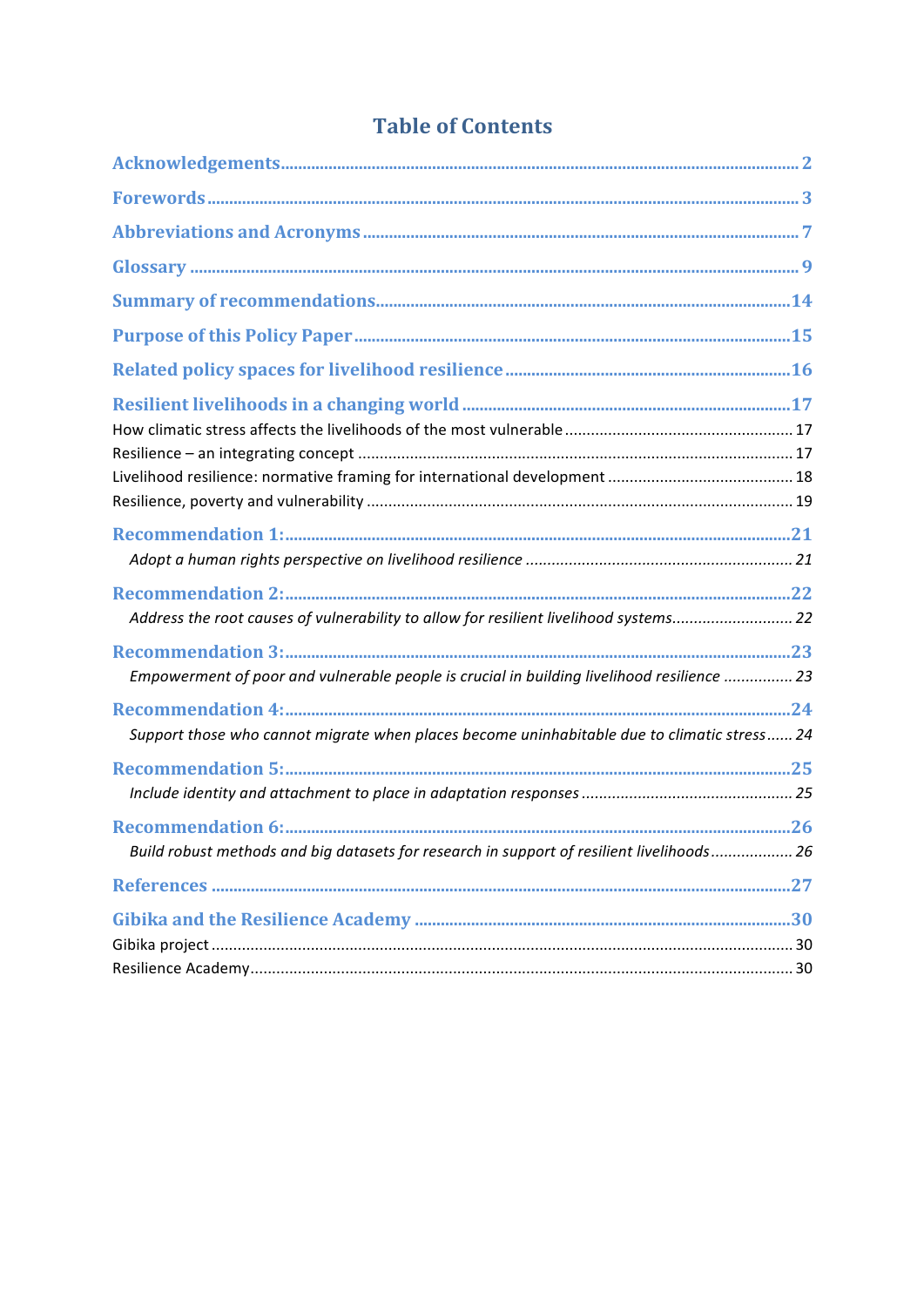# **Abbreviations and Acronyms**

| AR5           | Fifth Assessment Report                                                                                                                                                              |
|---------------|--------------------------------------------------------------------------------------------------------------------------------------------------------------------------------------|
| <b>CMP</b>    | Conference of the Parties serving as the Meeting of the Parties to the Kyoto Protocol                                                                                                |
| <b>COP</b>    | Conference of the Parties to the United Nations Framework Convention on Climate<br>Change                                                                                            |
| <b>DFID</b>   | Department for International Development                                                                                                                                             |
| <b>DRM</b>    | Disaster Risk Management                                                                                                                                                             |
| <b>DRR</b>    | <b>Disaster Risk Reduction</b>                                                                                                                                                       |
| <b>FAO</b>    | Food and Agriculture Organization                                                                                                                                                    |
| FfD           | <b>Financing for Development</b>                                                                                                                                                     |
| GIZ-DETA      | Deutsche Gesellschaft für Internationale Zusammenarbeit (German Federal<br>Enterprise for International Cooperation) - Development-oriented Emergency and<br><b>Transitional Aid</b> |
| <b>HDI</b>    | Human Development Index                                                                                                                                                              |
| <b>HFA</b>    | Hyogo Framework for Action                                                                                                                                                           |
| <b>ICCCAD</b> | International Centre for Climate Change and Development                                                                                                                              |
| <b>ICESR</b>  | International Covenant on Economic, Social and Cultural Rights                                                                                                                       |
| <b>IDS</b>    | Institute of Development Studies                                                                                                                                                     |
| <b>IIED</b>   | International Institute for Environment and Development                                                                                                                              |
| <b>IPCC</b>   | Intergovernmental Panel on Climate Change                                                                                                                                            |
| MDG           | Millennium Development Goal                                                                                                                                                          |
| <b>MRF</b>    | <b>Munich Re Foundation</b>                                                                                                                                                          |
| ODI           | Overseas Development Institute                                                                                                                                                       |
| OECD          | Organisation for Economic Co-operation and Development                                                                                                                               |
| SDG           | Sustainable Development Goal                                                                                                                                                         |
| <b>SEI</b>    | Stockholm Environment Institute                                                                                                                                                      |
| <b>SRC</b>    | Stockholm Resilience Centre                                                                                                                                                          |
| <b>UDHR</b>   | Universal Declaration of Human Rights                                                                                                                                                |
| UN            | <b>United Nations</b>                                                                                                                                                                |
| <b>UNDESA</b> | United Nations Department of Economic and Social Affairs                                                                                                                             |
| <b>UNDP</b>   | United Nations Development Programme                                                                                                                                                 |
| <b>UNEP</b>   | United Nations Environment Programme                                                                                                                                                 |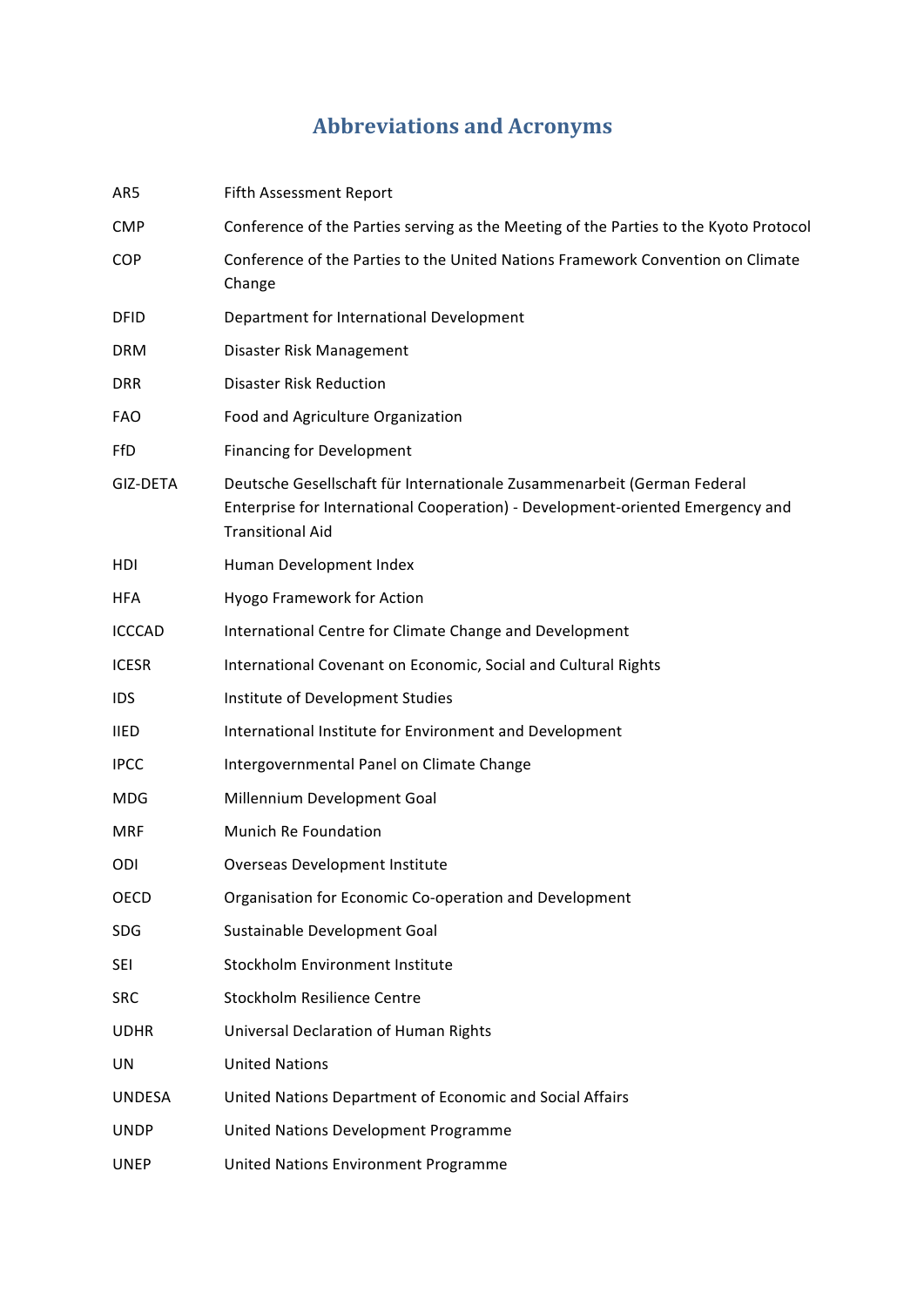- UNFCCC United Nations Framework Convention on Climate Change
- UNISDR United Nations International Strategy for Disaster Reduction
- UNU-EHS United Nations University Institute for Environment and Human Security
- UNU-VIE United Nations University Vice-Rectorate in Europe
- WCED World Commission on Environment and Development
- WG1 Working Group I
- WG2 Working Group II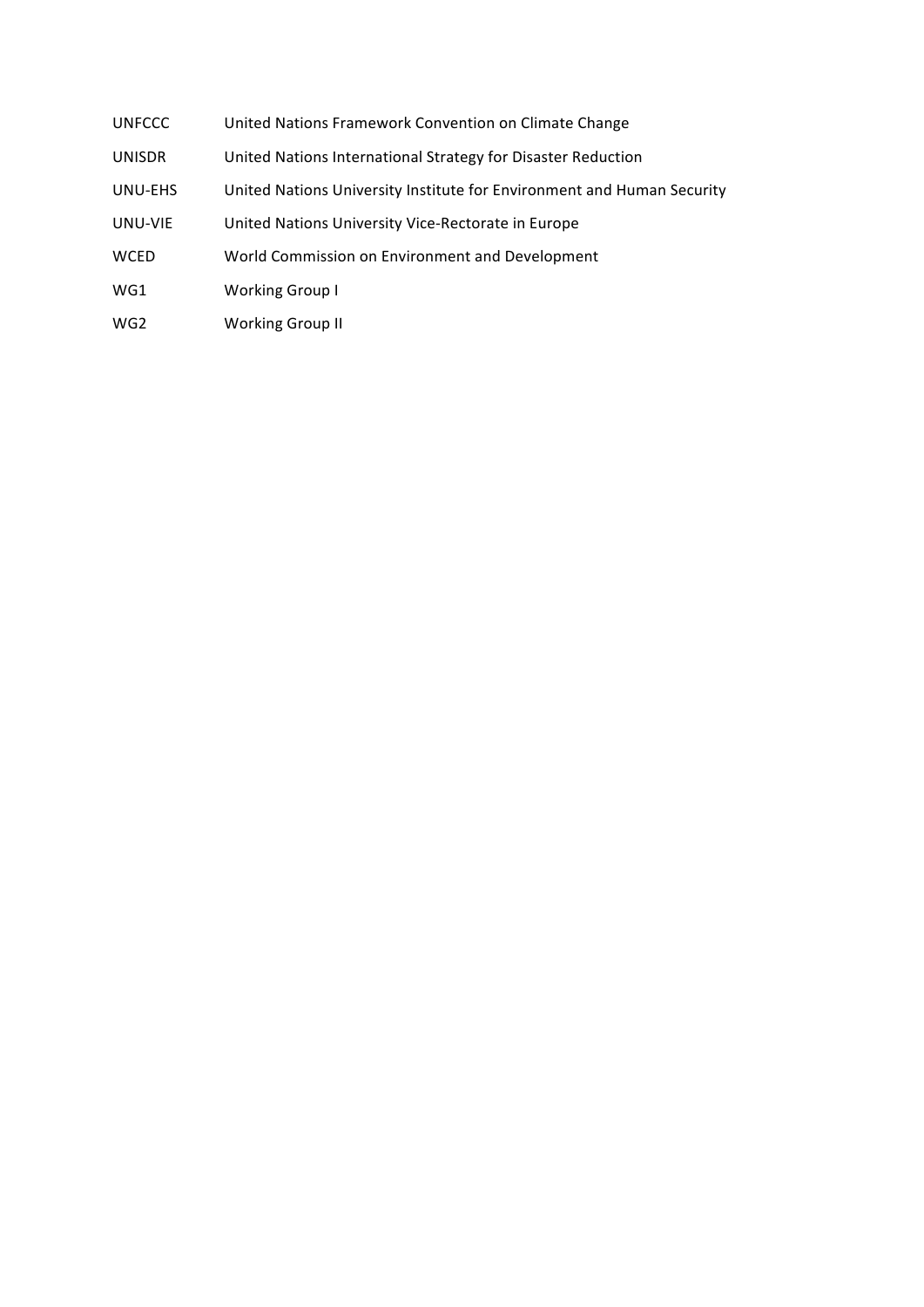# **Glossary**

Adaptation<sup>xxvii</sup>: "The process of adjustment to actual or expected climate and its effects. In human systems, adaptation seeks to moderate or avoid harm or exploit beneficial opportunities. In some natural systems, human intervention may facilitate adjustment to expected climate and its effects" (Glossary, IPCC WG2 AR5 2014).

**Climate Change:** "Climate change refers to a change in the state of the climate that can be identified (e.g., by using statistical tests) by changes in the mean and/or the variability of its properties, and that persists for an extended period, typically decades or longer. Climate change may be due to natural internal processes or external forcing such as modulations of the solar cycles, volcanic eruptions, and persistent anthropogenic changes in the composition of the atmosphere or in land use. Note that the Framework Convention on Climate Change (UNFCCC), in its Article 1, defines climate change as: 'a change of climate which is attributed directly or indirectly to human activity *that alters the composition of the global atmosphere and which is in addition to natural climate* variability observed over comparable time periods.' The UNFCCC thus makes a distinction between climate changes attributable to human activities altering the atmospheric composition, and climate variability attributable to natural causes" (Glossary, IPCC WG2 AR5 2014).

**Community-based adaptation:** "Local, community-driven adaptation. Community-based adaptation focuses attention on empowering and promoting the adaptive capacity of communities. It is an approach that takes context, culture, knowledge, agency, and preferences of communities as strengths" (Glossary, IPCC WG2 AR5 2014).

Coping<sup>xxviii</sup>: "The use of available skills, resources, and opportunities to address, manage, and overcome adverse conditions, with the aim of achieving basic functioning of people, institutions, organizations, and systems in the short to medium term" (Glossary, IPCC WG2 AR5 2014). Coping strategies are 'erosive' when they undermine future livelihood security (van der Geest & Dietz 2004; Warner et al. 2012).

**Disaster:** "Severe alterations in the normal functioning of a community or a society due to hazardous physical events interacting with vulnerable social conditions, leading to widespread adverse human, material, economic, or environmental effects that require immediate emergency response to satisfy critical human needs and that may require external support for recovery" (Glossary, IPCC WG2 AR5 2014).

**Disaster risk management (DRM):** "Processes for designing, implementing, and evaluating strategies, policies, and measures to improve the understanding of disaster risk, foster disaster risk reduction and transfer, and promote continuous improvement in disaster preparedness, response, and recovery practices, with the explicit purpose of increasing human security, well - being, quality of life, and sustainable development" (Glossary, IPCC WG2 AR5 2014).

**Disaster risk reduction (DRR): "Denotes both a policy goal or objective, and the strategic and** instrumental measures employed for anticipating future disaster risk; reducing existing exposure, hazard, or vulnerability; and improving resilience" (Glossary, IPCC WG2 AR5 2014).

<sup>&</sup>lt;sup>xxvii</sup> Reflecting progress in science, this glossary entry differs in breadth and focus from the entry used in the Fourth Assessment Report and other IPCC reports.

xxviii This glossary entry builds from the definition used in UNISDR (2009) and IPCC (2012a).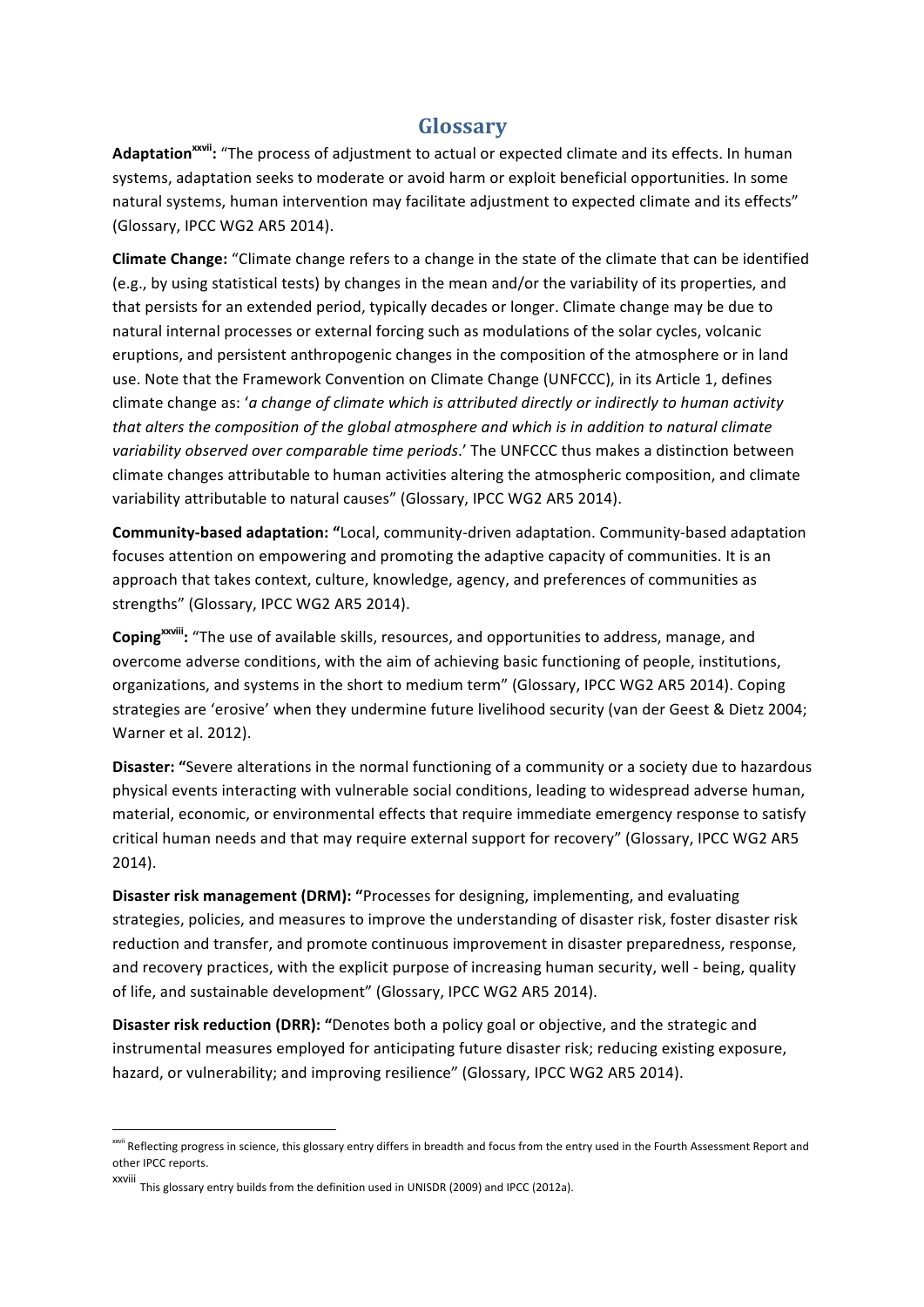**Early warning system<sup>xxix</sup>: "The set of capacities needed to generate and disseminate timely and** meaningful warning information to enable individuals, communities, and organizations threatened by a hazard to prepare to act promptly and appropriately to reduce the possibility of harm or loss" (Glossary, IPCC WG2 AR5 2014).

**Ecosystem:** "An ecosystem is a functional unit consisting of living organisms, their non-living environment, and the interactions within and between them. The components included in a given ecosystem and its spatial boundaries depend on the purpose for which the ecosystem is defined: in some case they are relatively sharp, while in others they are diffuse. Ecosystem boundaries can change over time. Ecosystems are nested within other ecosystems, and their scale can range from very small to the entire biosphere. In the current era, most ecosystems either contain people as key organisms, or are influenced by the effects of human activities in their environment" (Glossary, IPCC WG2 AR5 2014).

**Environmental migration:** "Environmental migration refers to human migration where environmental risks or environmental change plays a significant role in influencing the migration decision and destination. Migration may involve distinct categories such as direct, involuntary, and temporary displacement due to weather-related disasters; voluntary relocation as settlements and economies become less viable; or planned resettlement encouraged by government actions or incentives. All migration decisions are multi-causal, and hence it is not meaningful to describe any migrant flow as being solely for environmental reasons" (Glossary, IPCC WG2 AR5 2014)."

**Environmental stressor**<sup>xox</sup>: An event or trend, related to the natural environment, which has an important effect on the system exposed and can increase vulnerability to climate-related risk (adapted from Glossary, IPCC WG2 AR5 2014).

**Extreme weather event:** "An extreme weather event is an event that is rare at a particular place and time of year. Definitions of rare vary, but an extreme weather event would normally be as rare as or rarer than the 10th or 90th percentile of a probability density function estimated from observations. By definition, the characteristics of what is called extreme weather may vary from place to place in an absolute sense. When a pattern of extreme weather persists for some time, such as a season, it may be classed as an extreme climate event, especially if it yields an average or total that is itself extreme (e.g., drought or heavy rainfall over a season)" (Glossary, IPCC WG2 AR5 2014).

Food security<sup>xxxi</sup>: "A state that prevails when people have secure access to sufficient amounts of safe and nutritious food for normal growth, development, and an active and healthy life" (Glossary, IPCC WG2 AR5 2014).

Hazard: "The potential occurrence of a natural or human-induced physical event or trend, or physical impact, that may cause loss of life, injury, or other health impacts, as well as damage and loss to property, infrastructure, livelihoods, service provision, and environmental resources. In this report [IPCC WG2 AR5], the term hazard usually refers to climate-related physical events or trends or their physical impacts" (Glossary, IPCC WG2 AR5 2014).

Human security: "A condition that is met when the vital core of human lives is protected, and when people have the freedom and capacity to live with dignity. In the context of climate change, the vital

 $x$ <sup>xxix</sup> This glossary entry builds from the definition used in UNISDR (2009) and IPCC (2012a).

xxx The IPCC WG2 AR5 glossary only includes an entry for 'stressor' and not for environmental stressor.

xxxi This glossary entry builds from definitions used in FAO (2000) and previous IPCC reports.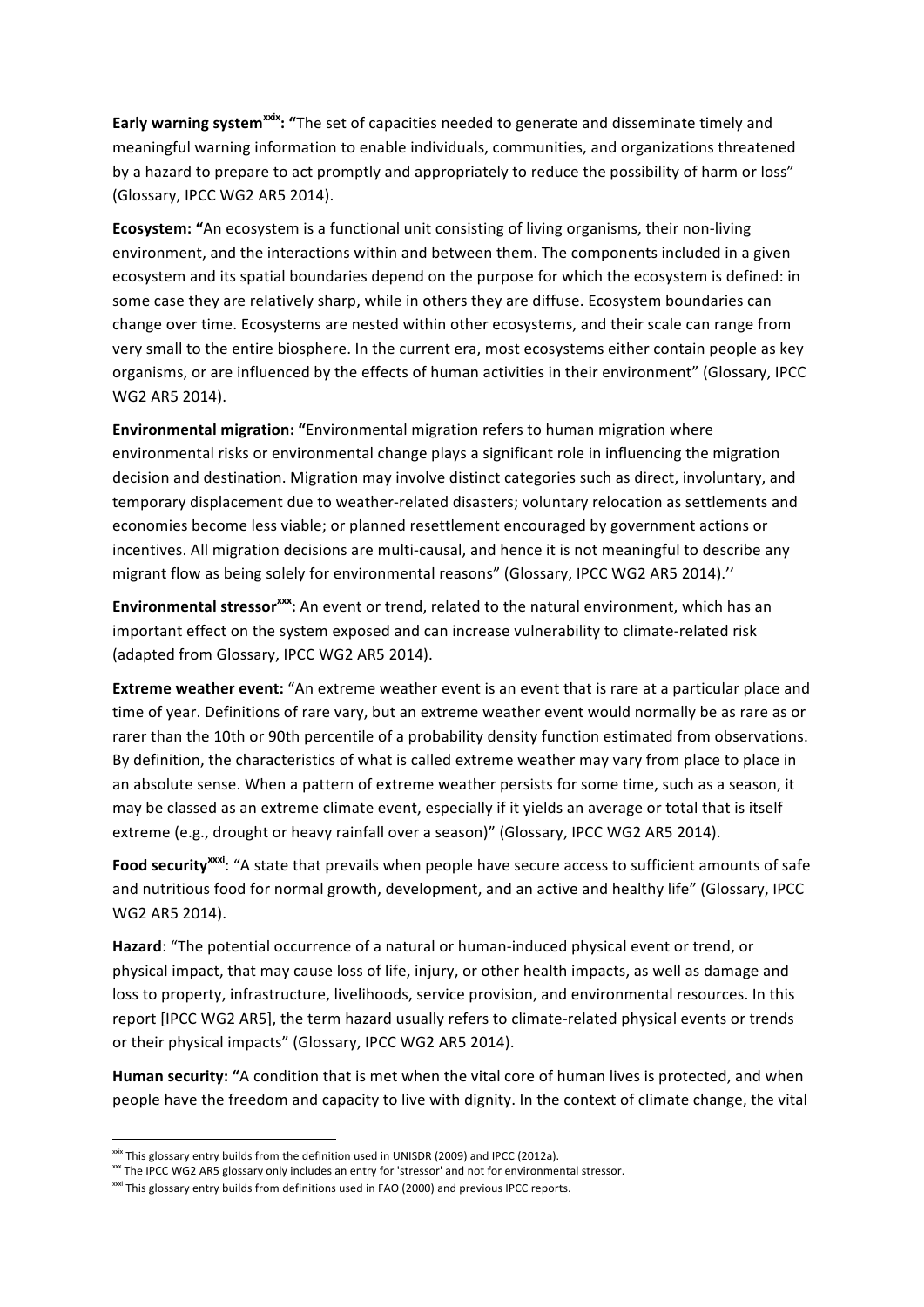core of human lives includes the universal and culturally specific, material and non-material elements necessary for people to act on behalf of their interests and to live with dignity" (Glossary, IPCC WG2 AR5 2014). 

**Industrialized/developed/developing countries: "There are a diversity of approaches for** categorizing countries on the basis of their level of development, and for defining terms such as industrialized, developed, or developing. Several categorizations are used in this report. In the United Nations system, there is no established convention for the designation of developed and developing countries or areas. The United Nations Statistics Division specifies developed and developing regions based on common practice. In addition, specific countries are designated as least developed countries, landlocked developing countries, small island developing states, and transition economies. Many countries appear in more than one of these categories. The World Bank uses income as the main criterion for classifying countries as low, lower middle, upper middle, and high income. The UNDP aggregates indicators for life expectancy, educational attainment, and income into a single composite human development index (HDI) to classify countries as low, medium, high, or very high human development" (Glossary, IPCC WG2 AR5 2014).

Livelihood: "The resources used and the activities undertaken in order to live. Livelihoods are usually determined by the entitlements and assets to which people have access. Such assets can be categorized as human, social, natural, physical, or financial" (Glossary, IPCC WG2 AR5 2014).

Livelihood resilience: "The capacity of all people across generations to sustain and improve their livelihood opportunities and wellbeing despite environmental, economic, social and political disturbances" (Tanner el al. 2015).

Livelihood system: "An open system, interfacing with other systems and using various resources and assets to produce livelihood, with the household as the locus of livelihood generation" (Niehof 2004).

Loss and Damage: Although there is no universally agreed definition, loss and damage generally refers "the adverse effects of climate-related stressors that have not been or cannot be avoided through mitigation and adaptation efforts" (van der Geest & Warner 2015). For assessing loss and damage at local level, a more people-centred definition would be "negative effects of climate variability and climate change that people have not been able to cope with or adapt to" (Warner & van der Geest 2013).

**Maladaptive actions (or maladaptation):** "Actions that may lead to increased risk of adverse climate-related outcomes, increased vulnerability to climate change, or diminished welfare, now or in the future" (Glossary, IPCC WG2 AR5 2014).

**Poverty:** "Poverty is a complex concept with several definitions stemming from different schools of thought. It can refer to material circumstances (such as need, pattern of deprivation, or limited resources), economic conditions (such as standard of living, inequality, or economic position), and/or social relationships (such as social class, dependency, exclusion, lack of basic security, or lack of entitlement)" (Glossary, IPCC WG2 AR5 2014).

**Poverty trap:** "Poverty trap is understood differently across disciplines. In the social sciences, the concept, primarily employed at the individual, household, or community level, describes a situation in which escaping poverty becomes impossible due to unproductive or inflexible resources. A poverty trap can also be seen as a critical minimum asset threshold, below which families are unable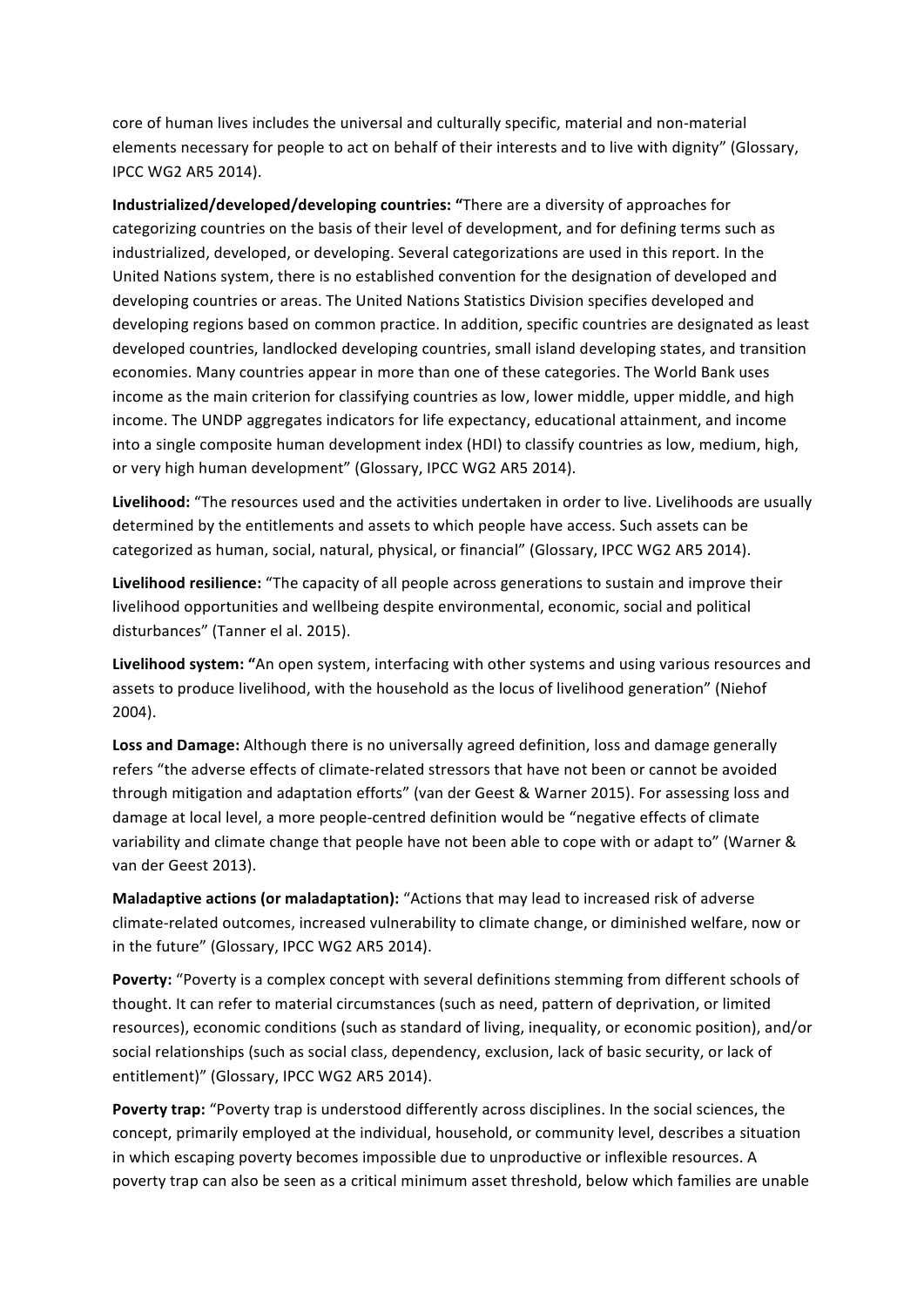to successfully educate their children, build up their productive assets, and get out of poverty. Extreme poverty is itself a poverty trap, since poor persons lack the means to participate meaningfully in society. In economics, the term poverty trap is often used at national scales, referring to a self-perpetuating condition where an economy, caught in a vicious cycle, suffers from persistent underdevelopment (Matsuyama 2008). Many proposed models of poverty traps are found in the literature" (Glossary, IPCC WG2 AR5 2014).

**Resilience:** "The capacity of social, economic, and environmental systems to cope with a hazardous event or trend or disturbance, responding or reorganizing in ways that maintain their essential function, identity, and structure, while also maintaining the capacity for adaptation, learning, and transformation (Arctic Council 2013)" (Glossary, IPCC WG2 AR5 2014).

Risk<sup>xxxii</sup>: "The potential for consequences where something of human value (including humans themselves) is at stake and where the outcome is uncertain. Risk is often represented as probability of occurrence of hazardous events or trends multiplied by the consequences if these events occur" (Glossary, IPCC WG2 AR5 2014).

**Social protection:** "In the context of development aid and climate policy, social protection usually describes public and private initiatives that provide income or consumption transfers to the poor, protect the vulnerable against livelihood risks, and enhance the social status and rights of the marginalized, with the overall objective of reducing the economic and social vulnerability of poor, vulnerable, and marginalized groups (Devereux & Sabates-Wheeler 2004). In other contexts, social protection may be used synonymously with social policy and can be described as all public and private initiatives that provide access to services, such as health, education, or housing, or income and consumption transfers to people. Social protection policies protect the poor and vulnerable against livelihood risks and enhance the social status and rights of the marginalized, as well as prevent vulnerable people from falling into poverty" (Glossary, IPCC WG2 AR5 2014).

**Sustainable development:** "Development that meets the needs of the present without compromising the ability of future generations to meet their own needs (WCED 1987)" (Glossary, IPCC WG2 AR5 2014).

**Tipping point<sup>xxxiii</sup>:** "A level of change in system properties beyond which a system reorganizes, often abruptly, and does not return to the initial state even if the drivers of the change are abated" (Glossary, IPCC WG2 AR5 2014).

**Traditional knowledge:** "The knowledge, innovations, and practices of both indigenous and local communities around the world that are deeply grounded in history and experience. Traditional knowledge: is dynamic and adapts to cultural and environmental change, and also incorporates other forms of knowledge and viewpoints. Traditional knowledge is generally transmitted orally from generation to generation. It is often used as a synonym for indigenous knowledge, local knowledge, or traditional ecological knowledge" (Glossary, IPCC WG2 AR5 2014).

**Transformation:** "A change in the fundamental attributes of a system, often based on altered paradigms, goals, or values. Transformations can occur in technological or biological systems, financial structures, and regulatory, legislative, or administrative regimes" (Glossary, IPCC WG2 AR5

<sup>&</sup>lt;sup>xxxii</sup> This definition builds from the definitions used in Rosa (1998) and Rosa (2003).

<sup>&</sup>lt;sup>xxxiii</sup> The WGI AR5 defines tipping point in the context of climate: "In climate, a hypothesized critical threshold when global or regional climate changes from one stable state to another stable state. The tipping point event may be irreversible."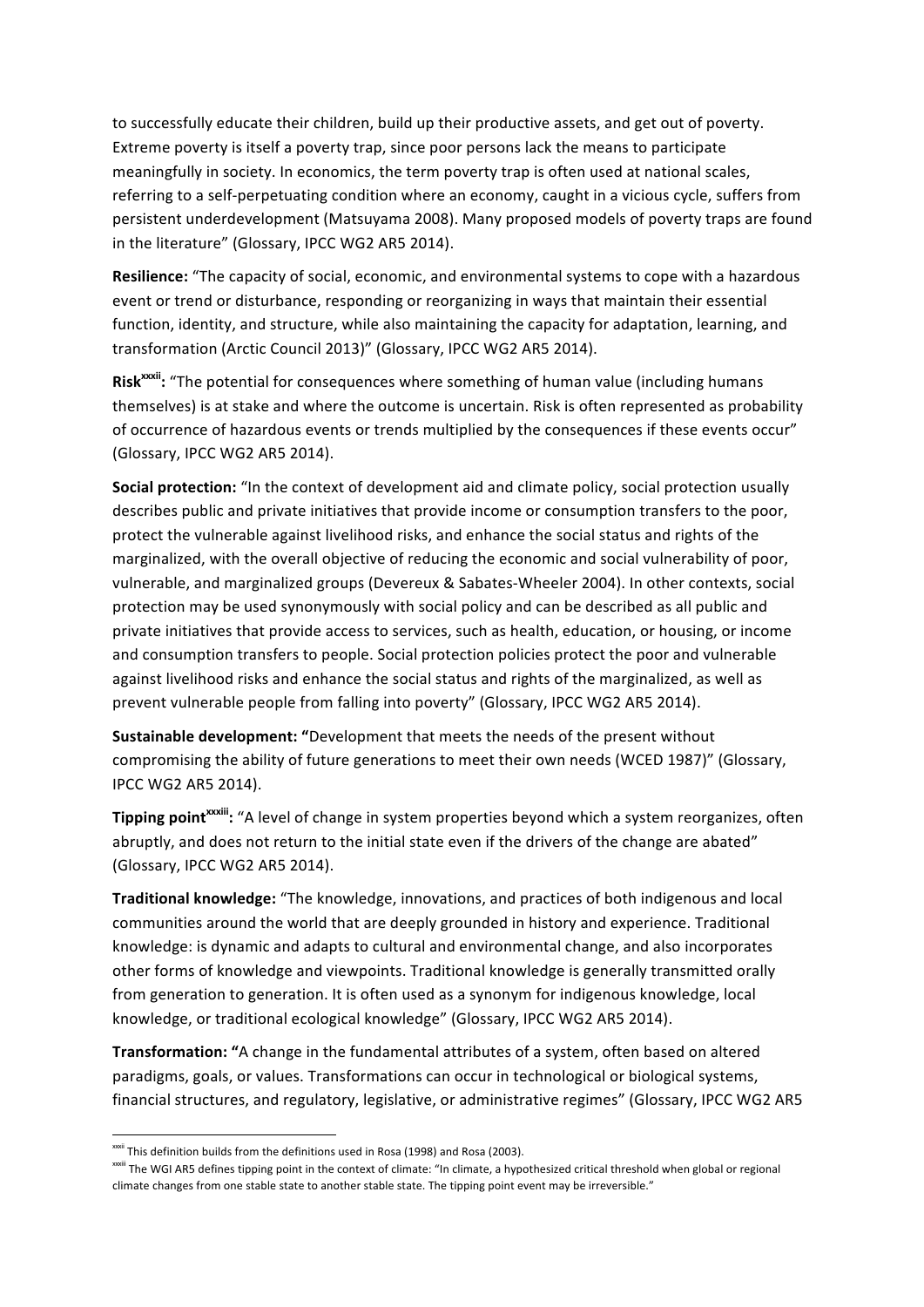#### 2014).

**United Nations Framework Convention on Climate Change (UNFCCC):** "The Convention was adopted on 9 May 1992 in New York and signed at the 1992 Earth Summit in Rio de Janeiro by more than 150 countries and the European Community. Its ultimate objective is the 'stabilization of greenhouse gas concentrations in the atmosphere at a level that would prevent dangerous anthropogenic interference with the climate system.' It contains commitments for all Parties. Under the Convention, Parties included in Annex I (all OECD countries and countries with economies in transition) aim to return greenhouse gas emissions not controlled by the Montreal Protocol to 1990 levels by the year 2000. The convention entered in force in March 1994. In 1997, the UNFCCC adopted the Kyoto Protocol" (Glossary, IPCC WG2 AR5 2014).

**Vulnerability<sup>xxxiv</sup>:** "The propensity or predisposition to be adversely affected. Vulnerability encompasses a variety of concepts and elements including sensitivity or susceptibility to harm and lack of capacity to cope and adapt" (Glossary, IPCC WG2 AR5 2014).

xxxiv Reflecting progress in science, this glossary entry differs in breadth and focus from the entry used in the Fourth Assessment Report and other IPCC reports.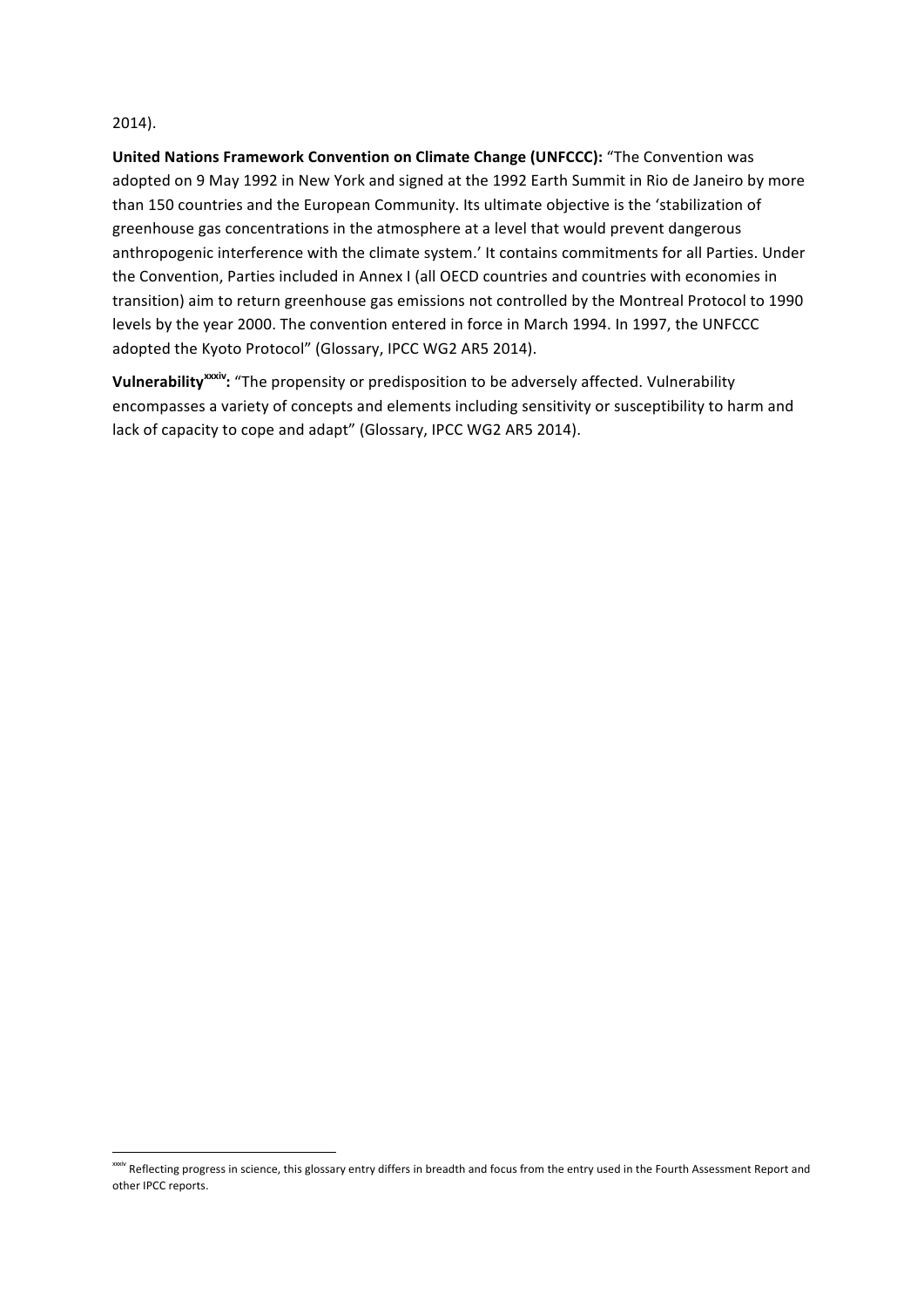# **Summary of recommendations**

#### 1. Adopt a human rights perspective on livelihood resilience

Human rights are fundamental needs and freedoms that should be guaranteed to all people. To address the needs of the most vulnerable populations, international policy frameworks should treat resilient livelihoods as a human right.

#### **2.** Address the root causes of vulnerability to allow for resilient livelihood systems

To improve the living conditions of the poorest and most vulnerable people in the world and to establish resilient livelihood systems, policy makers must understand and address the root causes of vulnerability.

#### **3.** Empower poor and vulnerable people as a central pillar of building livelihood resilience

Empowerment and institutional support are crucial in building livelihood resilience of vulnerable people in ways that promote human rights and economic development.

## **4.** Support those who cannot migrate when places become uninhabitable due to climatic **stress**

Global policy frameworks must acknowledge that not everyone affected by environmental stress or natural disasters has the capability to migrate. The people who stay behind are often the most vulnerable and in need of protection and support.

## **5.** Include identity and attachment to place in adaptation responses

A broader understanding of socio-cultural values, such as identity and attachment to place, should be included in international policy frameworks to make adaptation measures more sustainable and effective. 

## **6. Build robust methods and big datasets for research in support of resilient livelihoods**

Innovative methodological approaches are needed to support the design of effective policy for a transition towards a more resilient future. Methods for tracking livelihood resilience should include qualitative and quantitative research tools.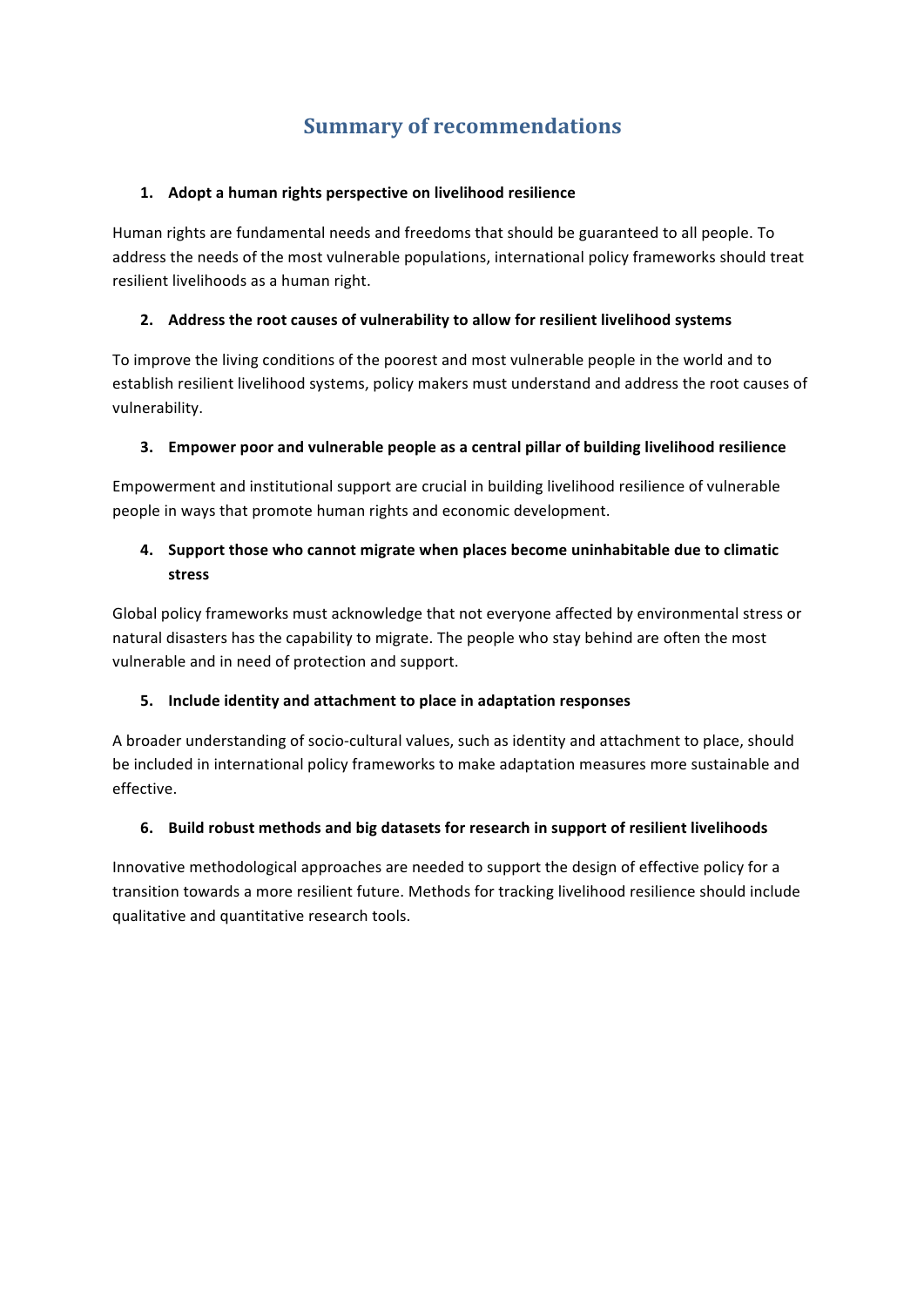# **Purpose of this Policy Paper**

2015 is a time for opportunity. The coming years will witness the development of three inter-related international policy frameworks around sustainable development, climate change and disasters. An international policy window for climate change and development is opening up in 2015, with the coincidence of the United Nations Framework Convention on Climate Change COP 21 meeting to create a successor to the Kyoto Protocol, the 3<sup>rd</sup> World Disaster Risk Reduction Conference on the Post-Hyogo Framework for Action, and the agreement of a new set of Sustainable Development Goals with associated financing mechanisms.

This Policy Paper makes a case to international policy makers, national government representatives, UN agencies and other development actors for an integrative approach across these three interrelated international processes centred on strengthening the lives and livelihoods of all people across the world. We present recommendations that underpin an approach to tackling climate change impacts that highlights the critical importance in a rapidly changing world of livelihood resilience for all; and emphasizing the need for livelihood protection especially for the world's most vulnerable.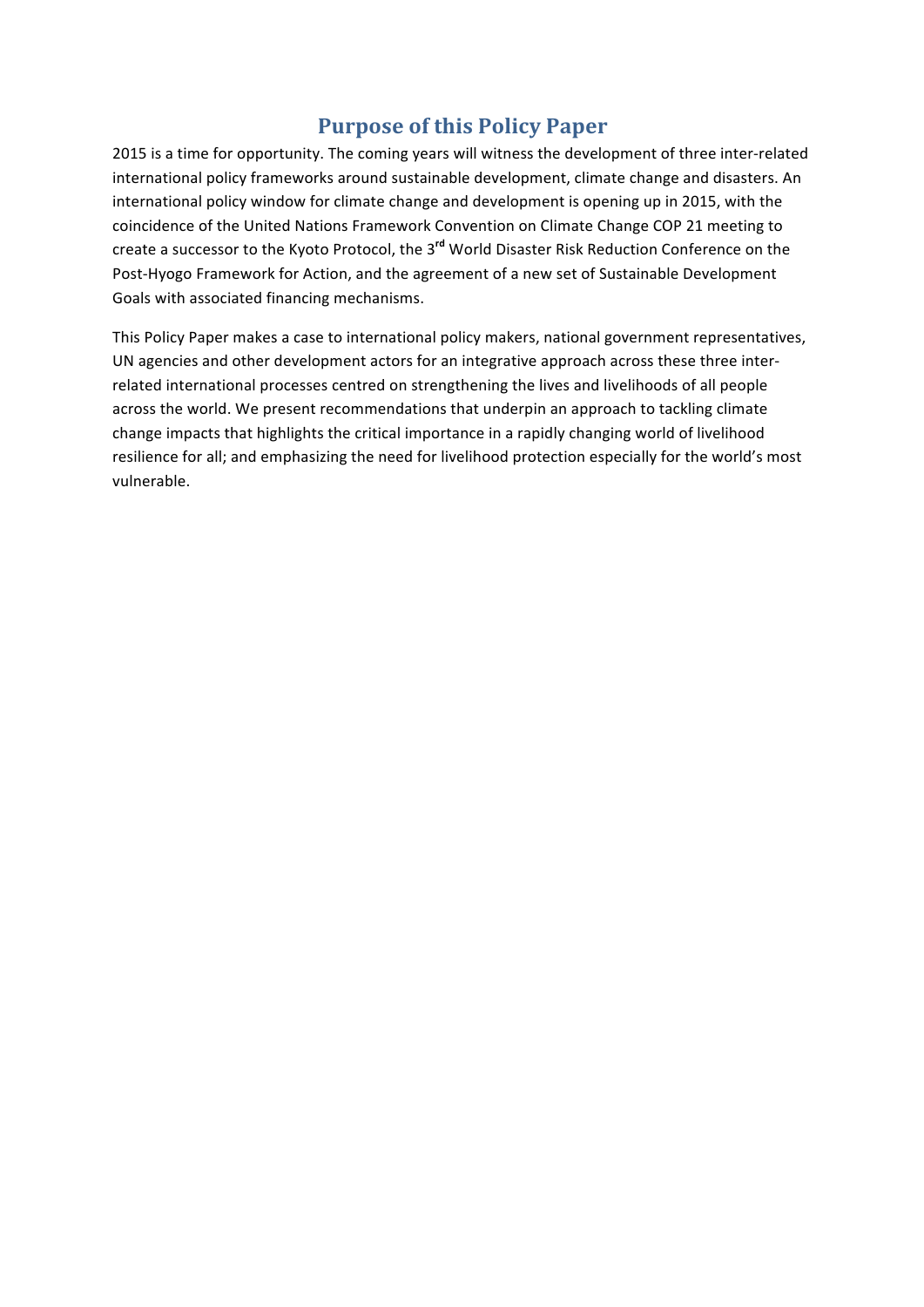# **Related policy spaces for livelihood resilience**

The global frameworks that this Policy Paper speaks to have much in common.<sup> $xxx$ </sup> They all reflect a desire to secure wellbeing for all in the face of environmental stress and disasters; to cooperate on a global level; and to create a more sustainable world for future generations.

To summarize, these four international policy frameworks are important for several reasons:

- 1. *The 3<sup>rd</sup> World Conference on Disaster Risk Reduction held in Sendai, Japan, in March 2015.* The Hyogo Framework for Action (HFA) was replaced by the Hyogo Framework for Action 2 also referred to as the Sendai Framework for Disaster Risk Reduction and Resilience 2015-**2030.** There had been calls for an improved version of the past HFA, with a set of common standards, a comprehensive framework with achievable targets and a legally-based instrument for disaster risk reduction. Member states have also emphasised the need to tackle disaster risk reduction and climate change adaption when setting the Sustainable Development Goals, particularly in light of an insufficient focus of risk reduction and resilience in the original Millennium Development Goals<sup>xxxvi</sup>.
- 2. The Third International Conference on Financing for Development (FfD) took place in Addis **Ababa, Ethiopia between the 13<sup>th</sup> and 16<sup>th</sup> July 2015. The conference aimed to assess the** progress made in the implementation of the Monterrey Consensus and the Doha Declaration as well as to identify solutions to obstacles and constraints encountered in the achievement of the goals. New and emerging issues addressed included the recent multilateral efforts to promote international development cooperation. High-level policy makers gathered to agree on a new framework to *finance* the ambitious post-2015 development agenda and to make sure that it aligns financial flows and policies with economic, environmental and social priorities. The policy action plan by Member States includes a package with over a hundred concrete measures to support the mobilization of a global transformation to sustainable development and the SDGs<sup>xxxvii</sup>.
- 3. The UN General Assembly's Rio+20 agreements have set in motion an ambitious *articulation of the Post-2015 Sustainable Development Goals (SDGs) in the September* **2015 Conference, New York, USA**. The Sustainable Development Goals are to replace the Millennium Development Goals (MDGs) as they expire at the end of 2015. The current proposal of seventeen SDGs includes ending poverty and hunger, improving health and education, making cities more sustainable, combating climate change and protecting oceans and forests<sup>xxxviii</sup>. While there has been a tendency for fragmentation around diffuse goals, needs and strategies, we believe that livelihood resilience could serve as a constructive 'boundary object' that can help merge discourses around one common objective: pro-poor sustainable development policy.
- 4. The United Nations Climate Change Conference, COP21 or CMP11, will be held in Paris, *France in December 2015.* This will be the 21st yearly session of the Conference of the Parties (COP 21) to the 1992 United Nations Framework Convention on Climate Change (UNFCCC) and the 11th session of the Meeting of the Parties (CMP 11) to the 1997 Kyoto Protocol. The conference objective is to achieve a legally binding and universal agreement

<sup>&</sup>lt;u> 1989 - Johann Barn, mars ann an t-Amhain an t-Amhain an t-Amhain an t-Amhain an t-Amhain an t-Amhain an t-Amh</u> xxxv Roberts et al. (2015) analyse the overlap between these policy spaces in more detail.

<sup>&</sup>lt;sup>xxxvi</sup> UNISDR (2015) http://www.unisdr.org/we/coordinate/sendai-framework

xxxvii UNDESA (2015) http://www.un.org/esa/ffd/ffd3/conference.html

xxxviii UNDESA (2015) http://www.un.org/en/development/desa/news/sustainable/un-adopts-new-global-goals.html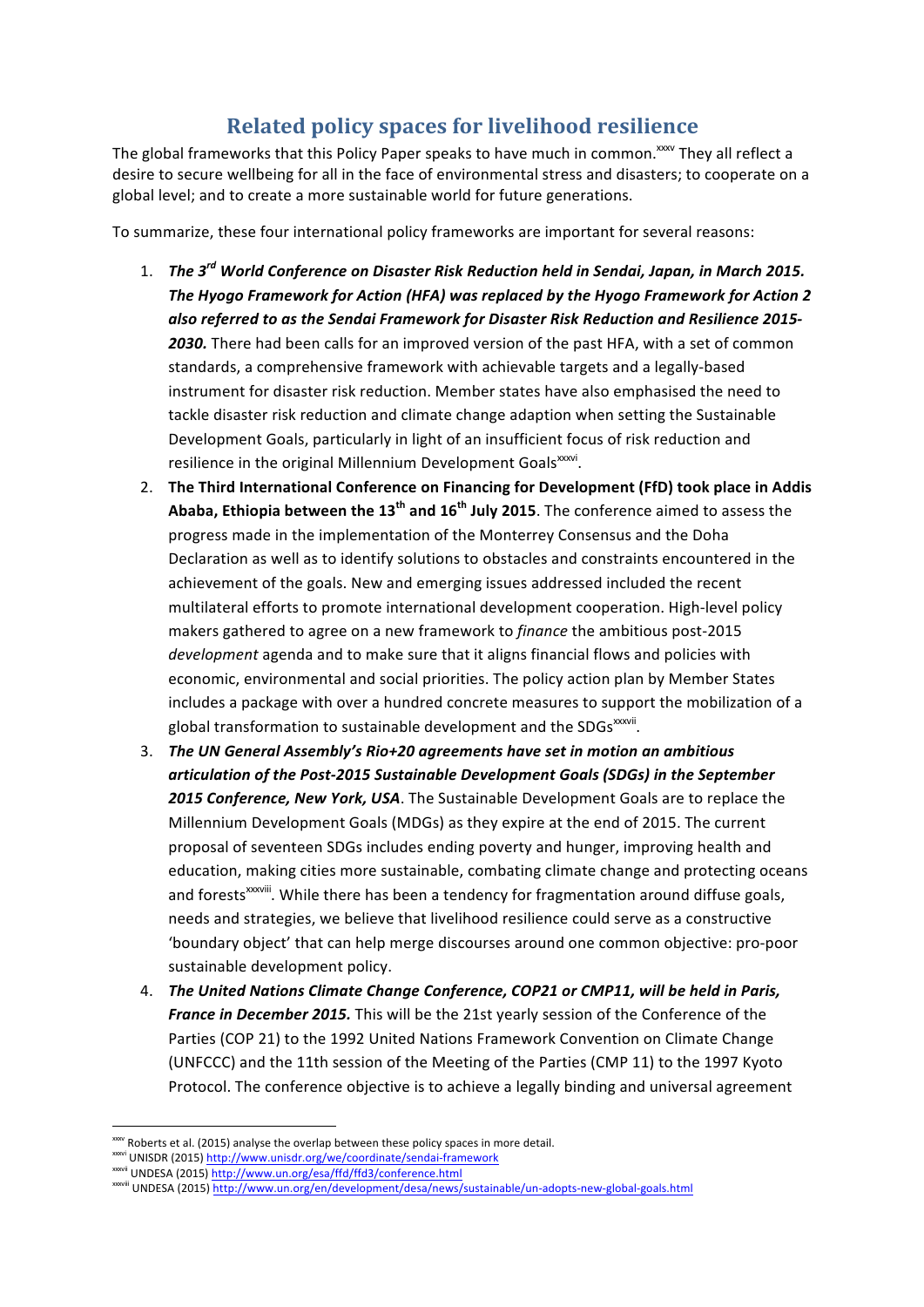on climate change, with the aim of keeping global warming below  $2^{\circ}C$  and to achieve full climate neutrality by the end of the century. The meeting will mark a decisive stage in the negotiations on the future international agreement for a post-2020 regime<sup>xxxix</sup>.

Much is at stake, and it is important not to forget those who are in most need of international frameworks: the poor and most vulnerable. The risk when establishing four parallel framework tracks of this size is that they may lack coherence and result in separate outputs.

# **Resilient livelihoods in a changing world**

#### **How climatic stress affects the livelihoods of the most vulnerable**

Livelihood systems are an essential framework for human organization. They include social and economic networks, maintain cultural practices and enable upward socio-economic mobility over generations. Livelihoods are sustainable when they enhance the wellbeing of current and future generations without degrading the environment or depleting resource bases (Chambers & Conway 1992). Livelihood shocks, whether economic, environmental, socio-cultural or health-related, can undermine long-term development prospects and push people into cycles of poverty and unhealthy living conditions (Wilkinson & Peters 2015).

Climate change increases the pressure on already vulnerable livelihoods, and particularly those that depend on natural resources. It also prolongs already existing poverty loops, expands inequalities, heightens food-insecurity and inhibits economic growth, poverty reduction and sustainable development. Recovery from losses and damages is more difficult for the most vulnerable people whose livelihood security depends on land and other natural resources. Disaster risk reduction, access and control of local resources, social safety nets, diverse livelihood opportunities and secure income assets are key priorities that should be included in a sustainable development model. Cooperation between individuals and governments, and between national and sub-national levels, is crucial in ensuring effective adaptation responses to climatic stress. Poor planning which only focuses on short-term solutions or which is incapable to assess longer-term consequences, will likely result in mal-adaptation, which in turn will increase the vulnerability of already vulnerable groups, and limit future choices by locking vulnerable people into cycles of dependence (IPCC WG2 AR5 2014).

## **Resilience - an integrating concept**

<u> 1989 - Johann Barn, mars ann an t-Amhain an t-Amhain an t-Amhain an t-Amhain an t-Amhain an t-Amhain an t-Amh</u>

Definitions of resilience are heavily informed by work on linked social-ecological systems. According to this research, a resilient system is one that is able to retain core structures and functions in the face of significant disturbances, while still retaining the ability to change and develop (Nelson et al. 2010). The resilience concept has proved popular as a way of thinking beyond coping strategies and moving towards adaptation to changing environmental conditions that entail the capacity to cooperate, learn and further enhance resilience under future conditions (Moser 2008).

Resilience has emerged as an increasingly popular concept in the context of climate change and development, bringing together a range of overlapping issues, including adaptation, disaster risk reduction, poverty reduction, food security, nutrition and conflict. According to Bahadur et al. (2013)

xxxix<br>UNFCCC (2015) <u>http://unfccc.int/meetings/paris\_nov\_2015/meeting/8926.php</u>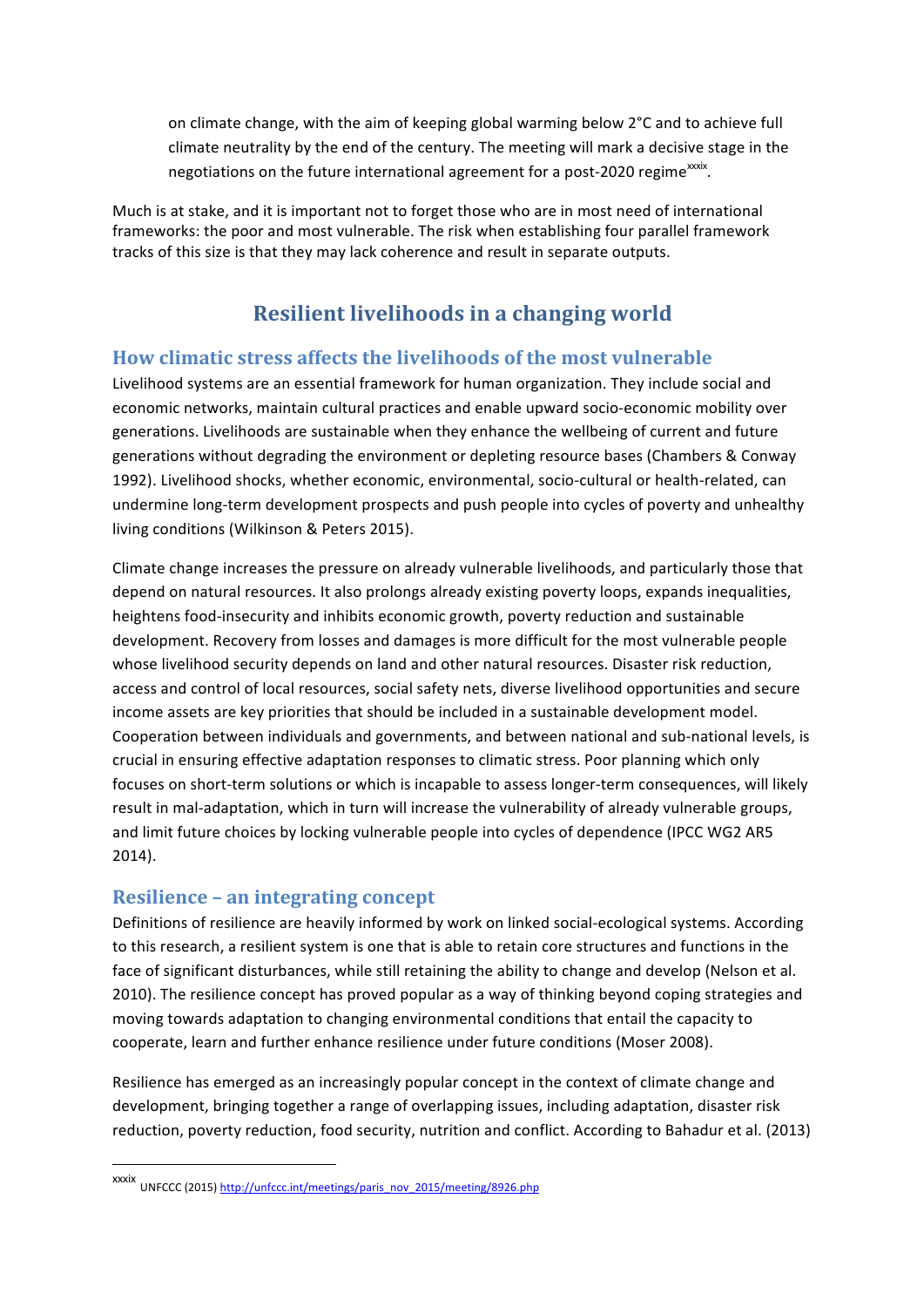resilience thinking extends our understanding of how to reduce and manage risks in the following aspects: 

- A high level of diversity in terms of adaptation options, livelihood strategies and opportunities, access to assets, and community engagement, as well as the use of diverse sources of knowledge in making decisions.
- An understanding of multiple and overlapping systems affecting livelihoods, their interrelationships and different rates of change.
- **Effective institutions that are connected across scales**, able to facilitate learning processes and perform specialised functions such as translating scientific climate data for policy making as well as help protecting the livelihood security of the most vulnerable.
- Embracing uncertainty and change rather than resisting them, by building in redundancy within systems so that partial failure does not lead to system collapse, and by rejecting the idea of restoring systems to prior state after a disturbance, given that the prior state may have contributed to its vulnerability.
- A high degree of equity, both social and economic, enabling resilient systems to distribute risks fairly across different parts of the system or community.

# Livelihood resilience: normative framing for international development

A resilience approach, in which systems become the unit of analysis and policy prescription, tends to ignore the people within these systems and their different capacities to cope with shocks and adapt to change. How much a given disturbance affects a person's livelihood depends on several interrelated factors, such as resource access, power structure, risk management and social capital. The imbalance of these factors plays an important role in determining how big the loss and suffering will be in relation to the environmental stress (Tanner et al. 2015).

Moving the concept of resilience from its roots in engineering and ecological theory to apply to human system requires an additional normative layer that asks: *What kind of Resilience? Resilience for* whom? Who decides what and who is resilient? And based on what value system? In addition, resilience should not be seen as a quick fix providing a new desired end goal for development efforts. Resilience should rather be seen as a process that helps ensure that trajectories of reduced poverty and improved wellbeing are maintained and enhanced.

A normative examination of resilience is particularly important in the light of ethical dimensions of climate change. Climate change is not exclusively an environmental problem that needs to be addressed in scientific or technical ways. It must also be studied through a justice lens. Because of the unequal distribution of resources climate change poses the greatest threat for those who have done the least to cause it, including minority groups in some cases and future generations.

Livelihood resilience is defined as "the capacity of all people across generations to sustain and *improve their livelihood*<sup>*x*l</sup> opportunities and wellbeing despite environmental, economic, social

<sup>&</sup>lt;sup>xi</sup> 'Livelihood' is understood as 'capabilities, assets (stores, resources, claims or access) and activities required for a means of living'; "A *livelihood* is sustainable when it can cope with and recover from stresses or shocks and maintain or enhance its capabilities and assets both now and in the future, while not undermining the natural resource base." (Carney 1998)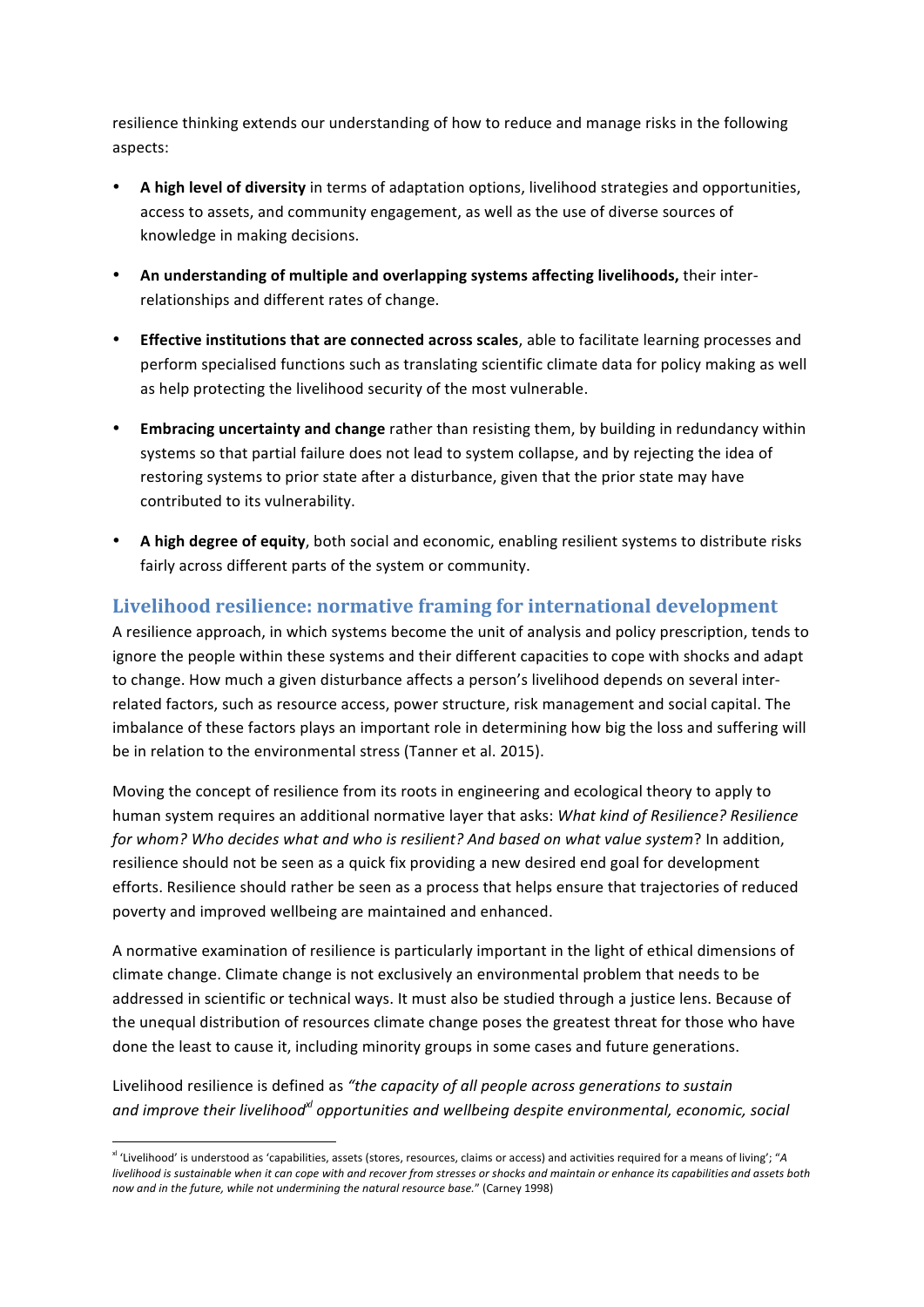and political disturbances" (Tanner et al. 2015:23). Applying resilience from a livelihood perspective helps to bring some of these crucial normative questions to the fore. Resilience is not only a question about meeting needs, but also about whose needs are being met. Increasing some people's livelihood resilience might result in less resilient livelihoods for other people. This makes people and their wellbeing the central focus, underpinned by an emphasis on rights and justice. Livelihood resilience also relates to wider development processes that transform adaptive capacities and livelihood opportunities.

## **Resilience, poverty and vulnerability**

Vulnerability is often used as an antonym of resilience, and yet, in some contexts they coexist. Poor households can be both highly resilient and highly vulnerable to shocks and stresses. If we look at resilience to adversity associated with one's environment, those in poverty are certainly more vulnerable than the wealthy. In poor communities, the environment presents individuals with more risks and fewer services than in wealthy communities. On the other hand, people living in economically poor communities often have a great deal of social capital, such as informal reciprocal relationships between individuals and families and broader networks, like community organizations. Social capital can provide sources of strength, both during and after a crisis.

Poverty does not equate to helplessness. The economically poor usually work hard to build their resilience. The provision of direct solutions to poverty, such as new housing, employment opportunities and health care services might reduce adversity and move some out of poverty. But it does not necessarily build resilience. People have endogenous ways to cope with adversity and to self-organize to increase resilience but they are not always successful. Also, poorly designed institutions, even well-meaning ones, can erode people's adaptive capacity (Martin-Breen & Anderies 2011).

In drafting policy to protect the most vulnerable it is crucial to remember that resilience is not only about increased income. Higher income does not automatically equal increased resilience, nor does low income automatically result in decreased resilience. Additional factors such as social, cultural, health or wellbeing play an important role in the ultimate outcome. Not all the vulnerable are poor and not all the resilient are rich. It is also important to recognize the impact or self-fulfilling prophecy of reproducing someone as resilient or vulnerable (Cannon & Müller-Mahn 2010). This is a common theme across resilience-focused fields.

Individuals who have risen out of poverty, but who lack social capital and supportive relationships, may be highly vulnerable to economic shocks, even if they are currently employed and have access to adequate health care, food and shelter. Conversely, individuals who live in poverty but who have rights to their homes, supportive households and a high degree of social capital can weather a great deal. If the poor are assumed to be helpless victims, policy frameworks are more likely to target only the economic aspect of poverty and exclude social and cultural aspects of poverty. This reduces existing sources of resilience, such as social networks, identity, cultural well being etc. Recognizing existing sources of strength and fostering them are necessary steps in promoting resilience (Martin-Breen & Anderies 2011). Reproducing people as highly resilient can have the opposite effect as questions such as *why do already resilient people need support and protection*? arise. A clear understanding and awareness of the social values included in the resilience concept are therefore crucial.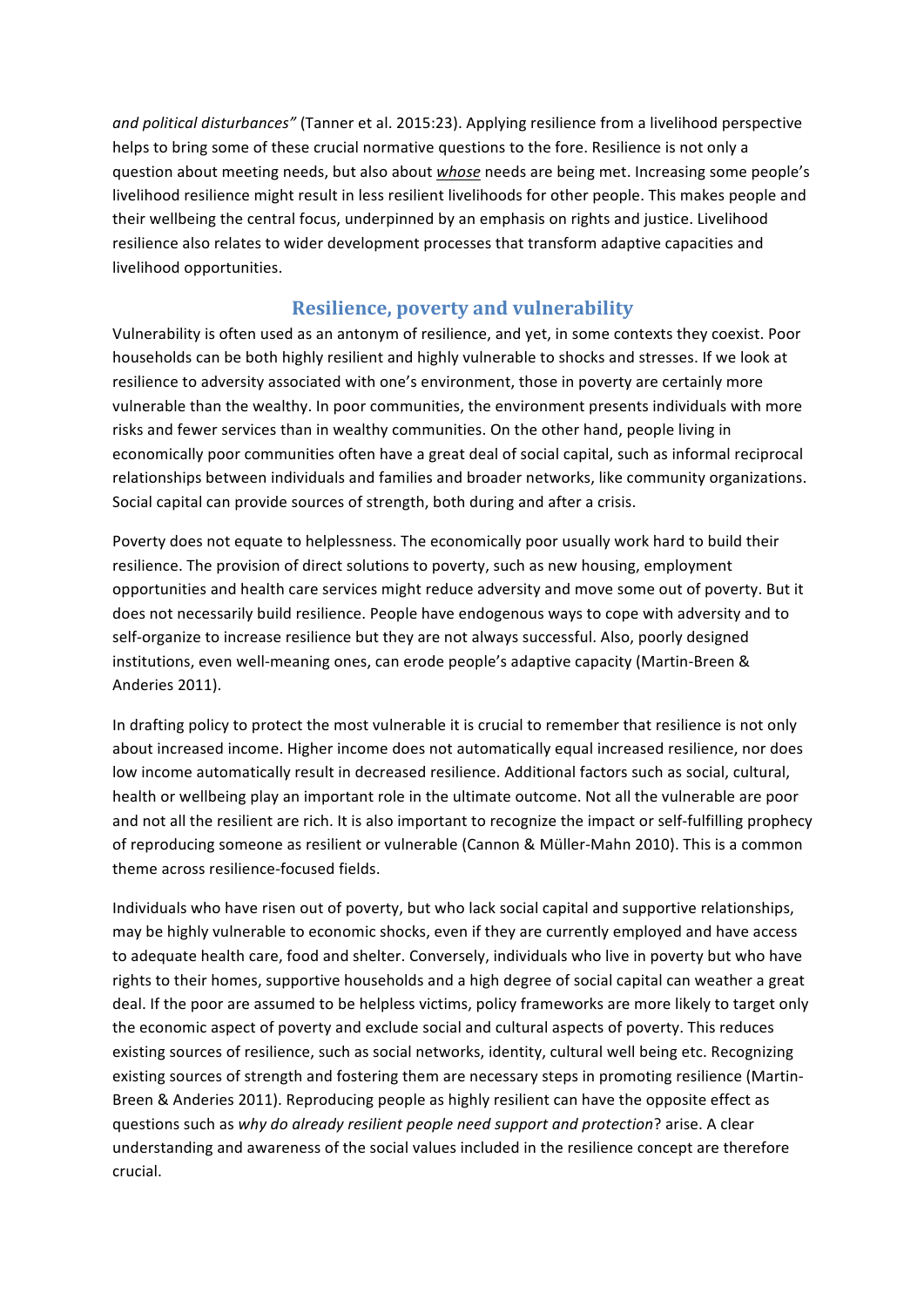This Policy Paper highlights focus areas that need to be taken into consideration when designing policy on disaster risk reduction, sustainable development and climate change. To be able to ensure the wellbeing of and livelihood opportunities for all human beings, the following policy recommendations must be brought into the policy consultations.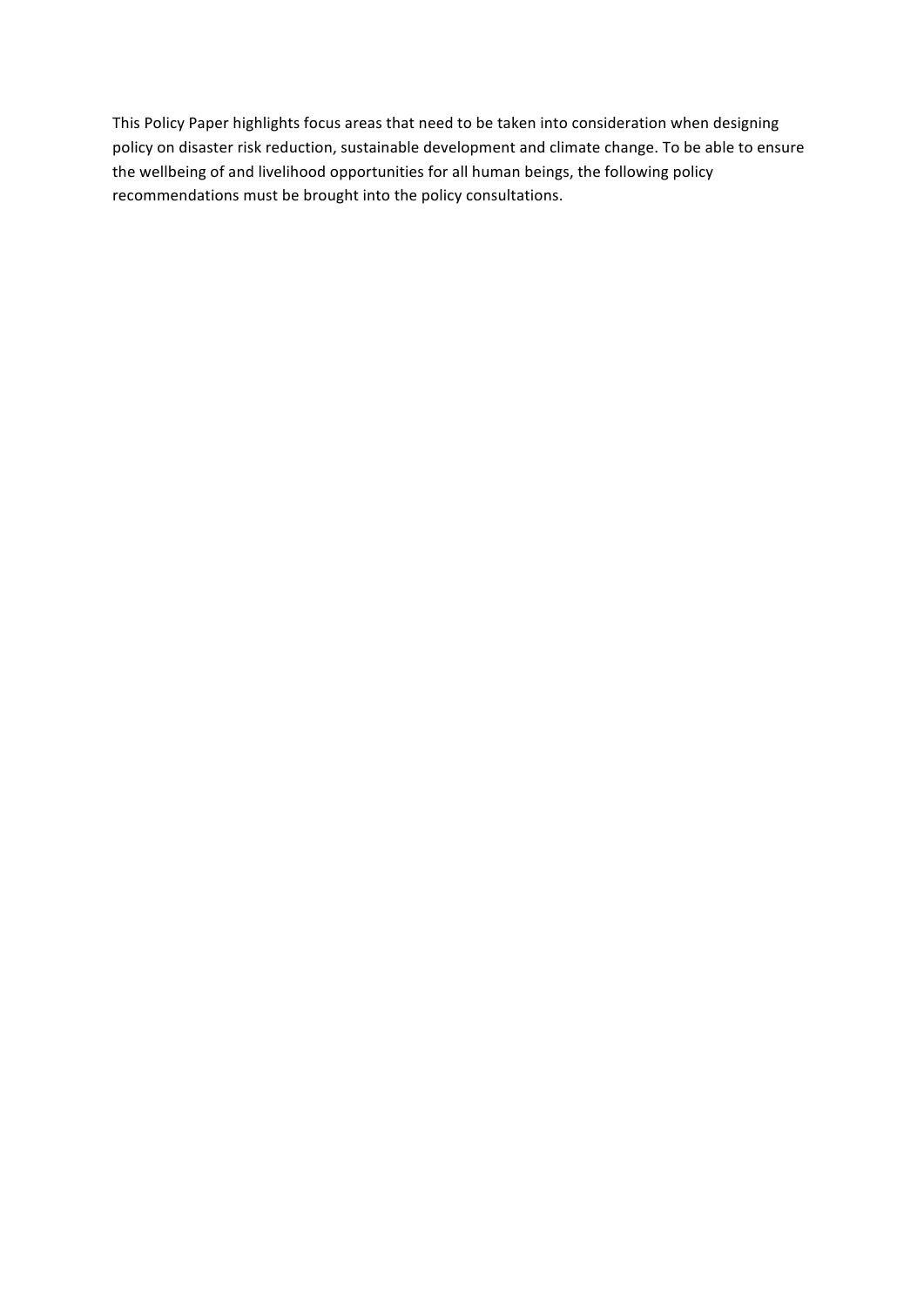# **Recommendation 1:**

#### **Adopt a human rights perspective on livelihood resilience xli**

Human rights are fundamental needs and freedoms that should be guaranteed to all people. These rights are considered entitlements that supersede the sovereignty of nation states. The universal principles that guarantee the right to food, housing, health and property form a normative and legal basis for defining, measuring and promoting 'desirable states'. These rights are crucial to human dignity and need to be better incorporated into the resilience approach of global policy frameworks.

The meaning of 'livelihood resilience' is reflected in several of the Articles of the Universal Declaration on Human Rights (UDHR<sup>xlii</sup>) and in the International Covenant on Economic, Social and Cultural Rights (ICESCR<sup>xliii</sup>). These are the most important sources of international legal protection of economic, social and cultural rights. There remains a need, however, to reproduce and establish a general understanding of a human rights approach to 'livelihood resilience' in the UNFCCC, HFA and SDG policy frameworks. Introducing a human rights perspective to livelihood resilience of the most vulnerable on a global level demands for protection of for example life, health, education, culture, wellbeing and food-security of climate induced migrants and victims of natural disasters.

A human rights approach would focus on the harm caused by climate-induced environmental change and establish a moral and legal responsibility to respond. Reframing livelihood resilience in terms of human rights places a duty on nation states to improve the living conditions of their inhabitants. This is particularly important in the case of poor and vulnerable people who live under extreme pressure. If nation-states do not have the resources to protect the rights of their inhabitants, an international policy with a strong human rights perspective should help states to build their capacity to fulfil obligations to their people.

xli This recommendation was originally drafted by *Robin Bronen and Ryan Alaniz* during the second Resilience Academy and subsequently edited by Sonja Ayeb-Karlsson, Thomas Tanner, Kees van der Geest and Koko Warner who take full responsibility for the content.

xlii The Universal Declaration on Human Rights (UDHR), adopted by the UN General Assembly in 1948, recognizes the right to social security in Article 22, the right to work in Article 23, the right to rest and leisure in Article 24, the right to an adequate standard of living in Article 25, the right to education in Article 26, and the right to benefits of science and culture in Article 27.

xliii The International Covenant on Economic, Social and Cultural Rights (ICESCR) is the primary international legal source of economic, social and cultural rights. The Covenant recognized and protects the right to work and to just and favourable working conditions in Article 6 and 7, the right to join trade unions and take collective labour action in Article 8, the right to social security in Article 9, the right to protection of the family, including protection for mothers and children, in Article 10, the right to an adequate standard of living, including the right to food and the right to housing, in Article 11, the right to health in Article 12, the right to education in Article 13, as well as the right to participate in cultural life and the right to benefits of science and culture in Article 15. The International Covenant on Civil and Political Rights, adopted at the same time as the ICESCR, recognizes and protects a number of core economic, social and cultural rights, including the right to join trade unions in Article 22, and the right of ethnic, religious or linguistic minorities to engage in their culture, practice their religion and use their language in Article 27.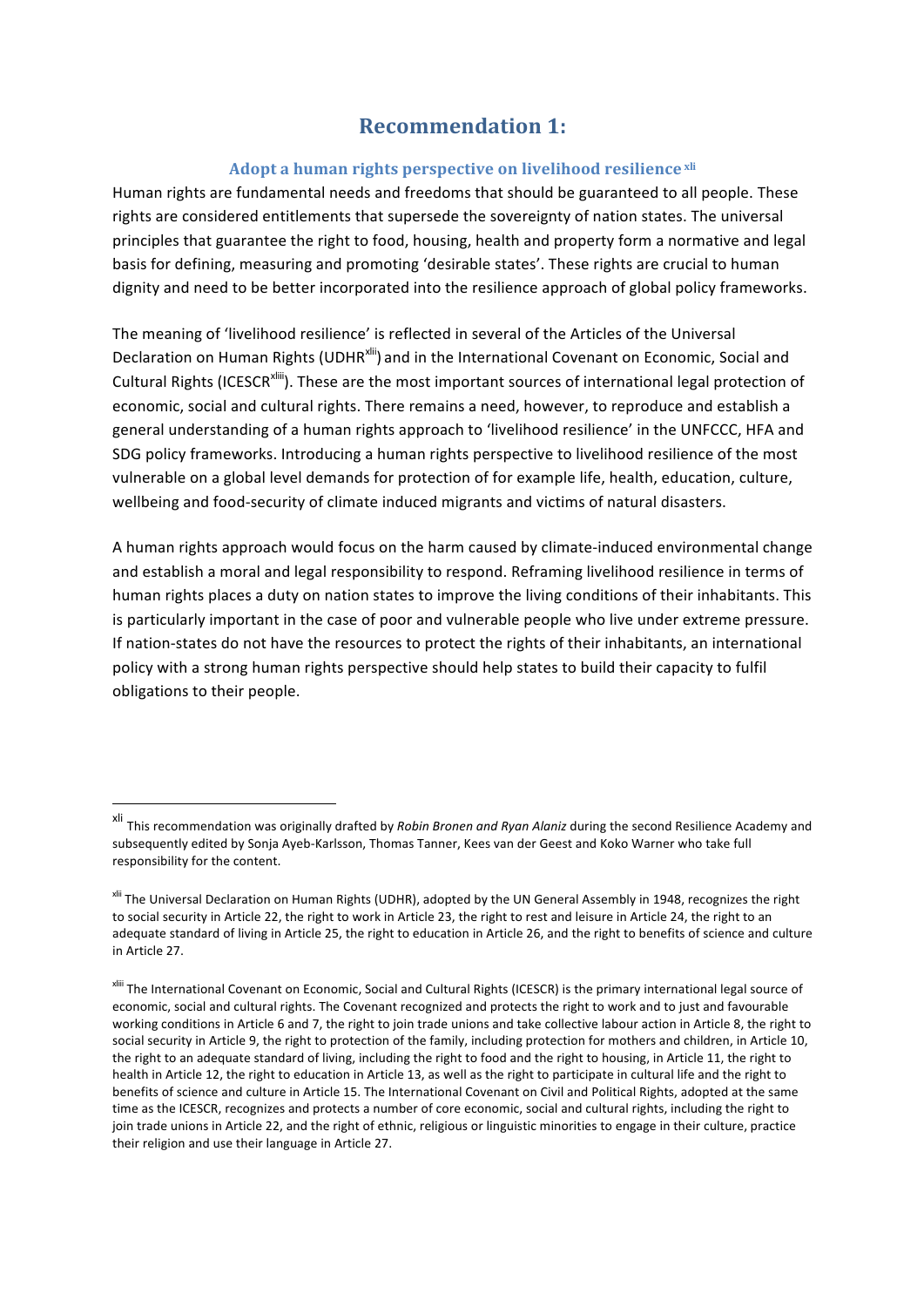# **Recommendation 2:**

#### Address the root causes of vulnerability to allow for resilient livelihood systems<sup>xliv</sup>

Local livelihood systems are dynamic and complex and include the resources humans rely on to live. These include, for example, freshwater, arable land, favourable climates, social networks, education opportunities, physical infrastructure, telecommunications and financial assets.

When drafting global policy frameworks, attention needs to be drawn to structures and norms that influence and control access to these resources or which restrict transitions to more resilient livelihoods.

Current efforts to build resilience to climate change and disaster risk are being undermined by our lack of consideration of the root causes of vulnerability. Examples of root causes of vulnerability are:

- Social norms or governance dynamics that marginalise women and prevent their access to decision-making processes.
- Local power relations that provide conditions for 'elite capture' or restrict people's access to natural resources that are crucial for sustainable livelihoods.
- Unequal distribution of land and other livelihood assets in rural communities.

Inequalities, whether relating to voice and power, resource access and landlessness, or a combination of these can create conditions in which certain people get trapped in cycles of poverty and vulnerability. Without understanding and addressing root causes of vulnerability, there is a high risk of failure in development policy, climate change adaptation and disaster risk reduction. Moreover, a failure to address root causes of vulnerability in these policy arenas can further marginalize people and worsen their livelihood conditions.

xliv This recommendation was originally drafted by *Karen McNamara, Roger-Mark de Souza, Laura Olson and Vivek Prasad* during the second Resilience Academy and subsequently edited by Sonja Ayeb-Karlsson, Thomas Tanner, Kees van der Geest and Koko Warner who take full responsibility for the content.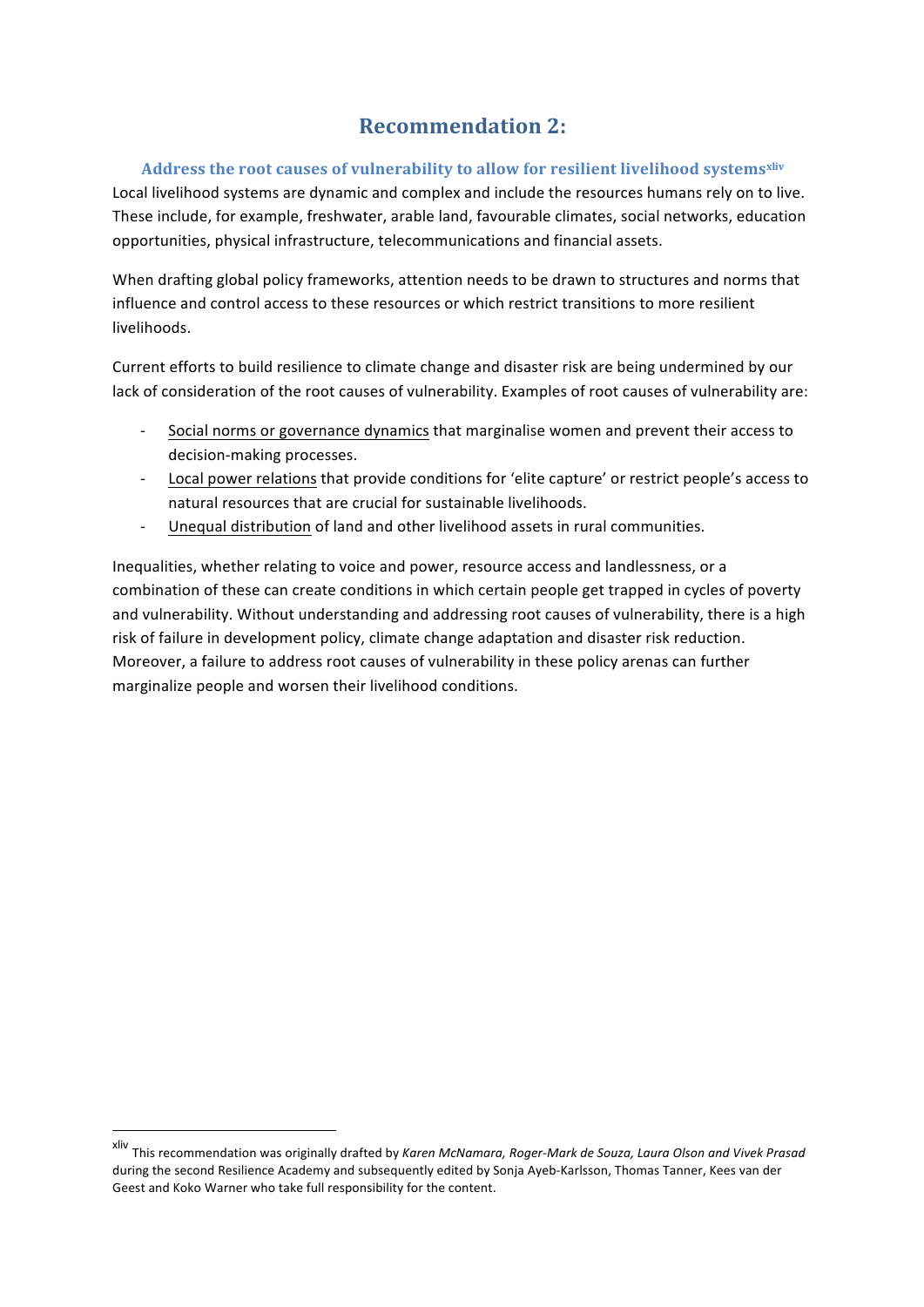# **Recommendation 3:**

**Empowerment of poor and vulnerable people is crucial in building livelihood resiliencexly** New approaches are urgently needed to uphold social justice in years to come. Opportunities exist for institutions to address the needs of vulnerable people in ways that promote human rights and economic development. These institutions include government, the private sector and civil society. Civil society can play a role in organizing community-level structures and shaping demands for change. Existing humanitarian, development and climate financing can be leveraged to provide measures for safeguarding the livelihoods of vulnerable populations from the impacts of climate change and other environmental stressors.

The poorest and most vulnerable members of society suffer the most from climate change, despite contributing the least. These groups may become further exposed to inequalities and power imbalances, seriously inhibiting economic development.

A range of policy options can protect the most vulnerable from climate change and environmental hazards, including: 

- Social safety nets (e.g. conditional or unconditional cash transfer, vulnerable group feeding etc.)
- Risk transfer tools (e.g. micro-insurance or social insurance)
- Labour market interventions (e.g. minimum wage legislation)
- Community-based or 'informal' social protection (e.g. community-level savings groups)
- Good Governance (e.g. stringent legal frameworks to implement social protection programmes)

Social protection measures should be given priority when considering ways of maintaining the rights of vulnerable communities. Exploitative political-economic conditions at all levels including international, national, sub-national and grassroots hinder the resilience of the most vulnerable groups. It is vital to identify these conditions to improve the lives of vulnerable people. A strong political will for good governance is required to develop stringent legal frameworks to implement social protection schemes in response to climate change. Without such frameworks vulnerable groups will be even more susceptible to the socio-economic consequences of climate change.

<u> 1989 - Johann Barn, mars eta bainar eta industrial eta baina eta baina eta baina eta baina eta baina eta bain</u>

<sup>&</sup>lt;sup>xlv</sup> This recommendation was originally drafted by *Christopher Lawless, David Lewis, Raphael Nawrotzki, Gaetano Vivo,* Zinta Zommers, Sarah Henly-Shepard, Malashree Bhargava and Saleemul Hug during the second Resilience Academy and subsequently edited by Sonja Ayeb-Karlsson, Thomas Tanner, Kees van der Geest and Koko Warner who take full responsibility for the content.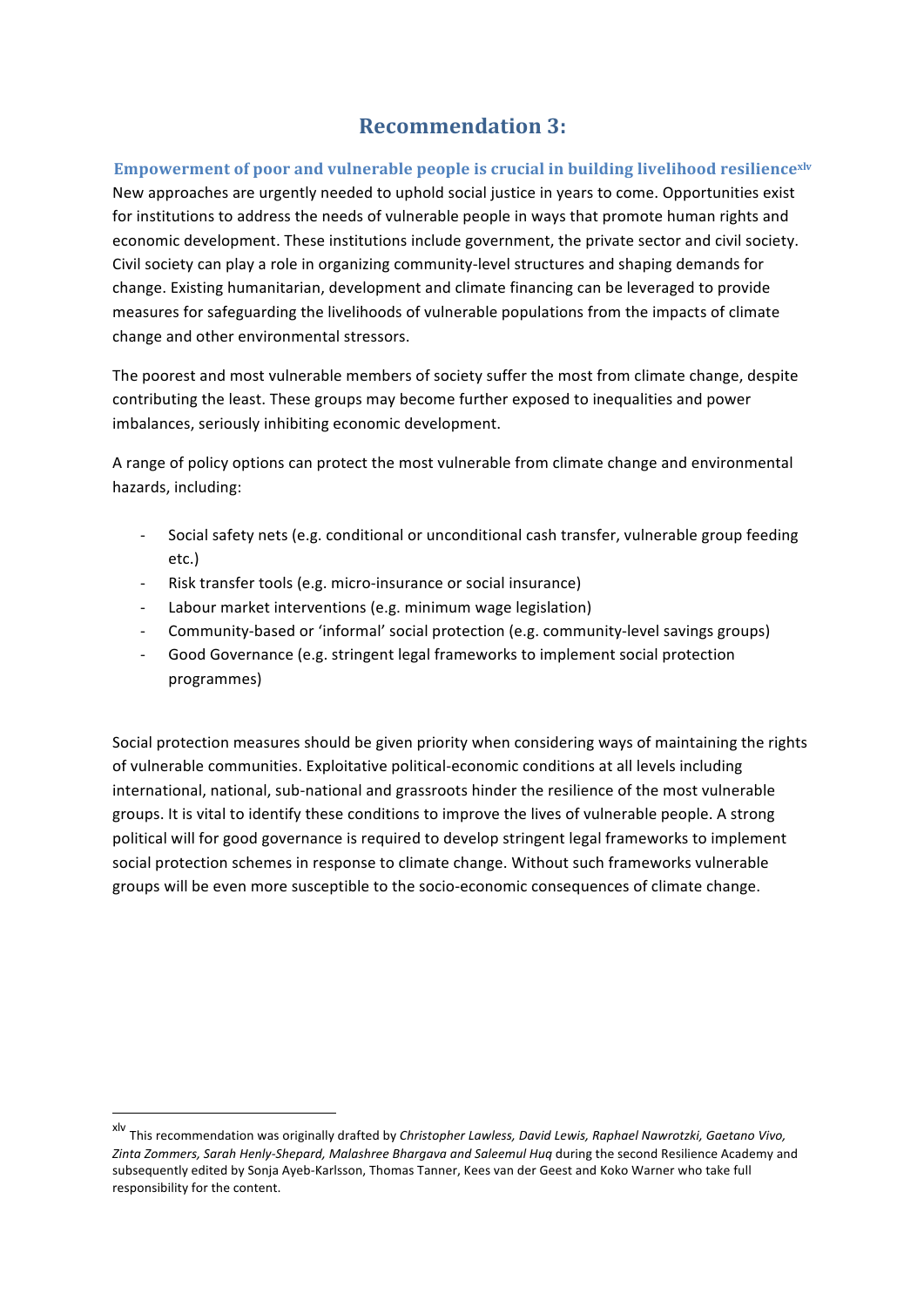# **Recommendation 4:**

## **Support those who cannot migrate when places become uninhabitable due to climatic stressxlvi**

Environmental changes have the potential to uproot people from their land and force them to migrate. Climate-induced migrants have received more and more attention in the past decade, but policy discussions still lack focus on the 'capacity to migrate.' There is a need to support trapped populations who cannot migrate when their land and home become uninhabitable (Afifi et al. 2015).

The most vulnerable people are those whose livelihoods depend on land and other natural resources, such as farmers, fishermen, and livestock herders. Vulnerable people are sometimes forced to stay in uninhabitable places, grapple with food insecurity, face economic shortages and suffer health problems. These challenges increase vulnerability by pushing people deeper into poverty and reducing their quality of life and wellbeing.

Research shows that few people migrate internationally in response to climate stressors, primarily because of limited access to legal migration documents, social networks abroad and financial resources. Those whose livelihoods are directly linked to natural resources tend to move from uninhabitable places to neighbouring areas. Those who are not able to move at all, because they lack the economic and social capital to do so, are the most vulnerable (Warner & Afifi 2014).

This Policy Paper calls for better incorporation of 'migration support' into global policy frameworks. Populations who are forced to migrate require socio-economic support and migration options. Global problems need global solutions, and nations receiving climate migrants need to accept their obligations and responsibilities towards climate refugees. Livelihood resilience, living opportunities and human rights protection maintained through a global support system need to be established for those who are not able to move or migrate.

x<sup>lvi</sup> This recommendation was originally drafted by *Andrea Rivera Sosa, Elizabeth Tellman, Nishara Fernando and Diana M. Contreras* during the second Resilience Academy and subsequently edited by Sonja Ayeb-Karlsson, Thomas Tanner, Kees van der Geest and Koko Warner who take full responsibility for the content.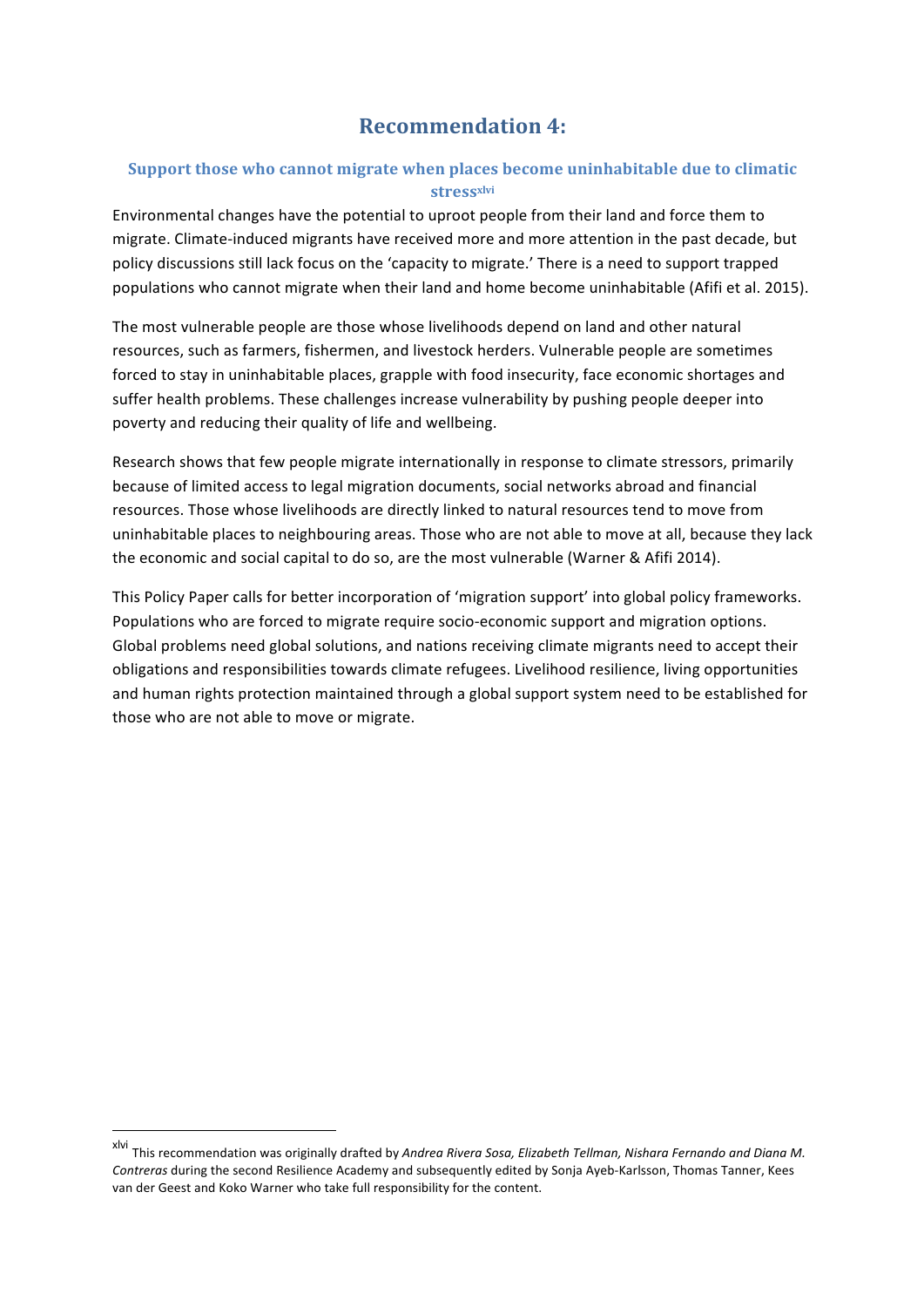# **Recommendation 5:**

#### **Include identity and attachment to place in adaptation responses<sup>xlvii</sup>**

Global policy framework should consider people who are at risk of natural disasters or environmental stressors and who are not willing to migrate because they strongly identify with or feel attached to the place where they live. Adaptation strategies that allow people to live in places where they can function most effectively should be supported. Such strategies enable livelihoods to be compatible with a sense of identity and attachment to place. Adaptation strategies that include an understanding of sense of identity and attachment to place can help build livelihood resilience and protect socio-cultural wellbeing without giving rise to popular resistance.

Identity and place attachment are key contributors to wellbeing since they influence one's sense of security, good social relations and one's ability to control their environment (Narayan et al. 2000; Stedman 2002; Lewicka 2011). A shared sense of identity is important for community cohesion, problem solving and successful group action against threats to livelihoods (Morrissey & Oliver-Smith 2013; Fresque-Baxter & Armitage 2012; Devine-Wright 2013). Therefore, place attachment and identity can increase resilience by producing high levels of self-efficacy and enabling positive interactions with other members of the community.

Livelihoods can be a strong determinant of identity and wellbeing, especially in places where people are dependent on particular sets of natural resources. For many people, switching to alternative income sources is highly undesirable and sometimes even impossible. For example, some traditional fishermen in Bangladesh will not take up casual labour opportunities, even if they are struggling financially, because they see alternative livelihoods as less honourable. Additionally, difficulties can also arise when people have to make decisions between *sense of identity* (moving location but maintaining livelihood source) and *sense of place* (staying in location and changing livelihood source) (Marshall et al. 2012).

The consideration of socio-cultural 'unwillingness' to migrate  $-$  avoiding non-economic losses and damages such as loss of identity or loss of place-attachment – have to be included in a global adaptation response model to climatic impacts and environmental stress. When seeking to combat and confront climatic impacts, the goal needs to be ensuring human wellbeing and sustainable livelihoods for all.

xlvii This recommendation was originally drafted by *Helen Adams, David Wrathall, Stephanie Andrei, Koko Warner and* Sonja Ayeb-Karlsson during the second Resilience Academy and subsequently edited by Sonja Ayeb-Karlsson, Thomas Tanner, Kees van der Geest and Koko Warner who take full responsibility for the content.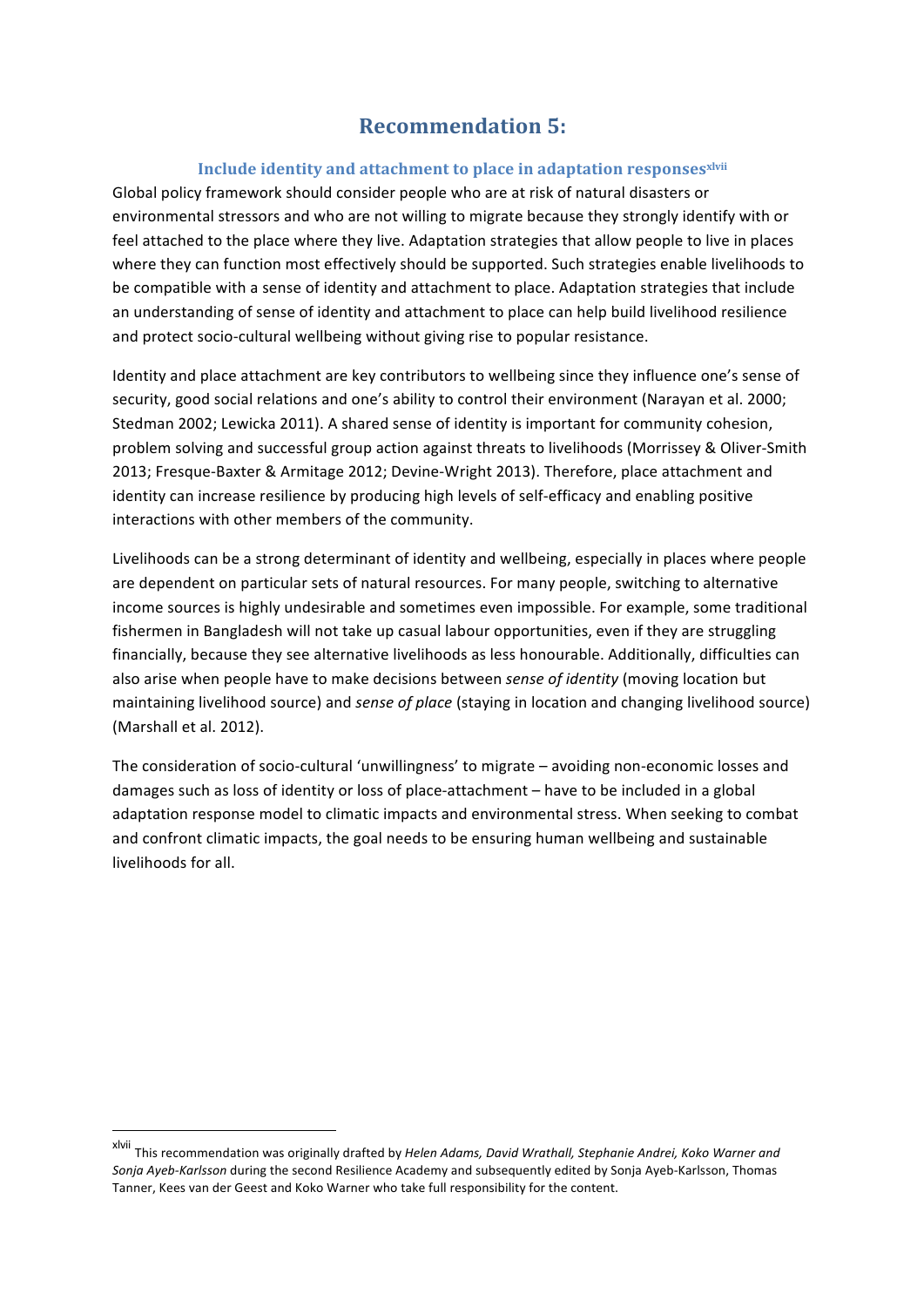# **Recommendation 6:**

#### **Build robust methods and big datasets for research in support of resilient livelihoods<sup>xlviii</sup>**

Innovative methodological approaches, used to understand and track livelihood resilience, can improve the ability to design effective policy interventions, supporting the transition towards enhanced livelihood resilience.

Delivering improved outcomes for livelihood resilience requires systematic approaches to big-data collection and monitoring and evaluation of social and ecological processes. Such approaches should be based on in-depth qualitative investigation and quantitative numerical data on key processes. The two types of data should complement and validate each other to provide a more comprehensive understanding of livelihoods and opportunities to enhance resilience. Such data should be contextspecific, capturing and utilising local and indigenous knowledge, and might be co-produced with stakeholders in order to identify local constraints, potentials and opportunities.

Making livelihood resilience operational requires fresh data, tailored to identify key processes for understanding livelihood resilience to environmental and socio-economic variability, change and shocks. The systematic construction of long-term databases has the potential to facilitate comparative assessments at various scales, from local to regional to global, and for monthly to decadal time series. Fresh data will also permit the exploration of non-linear dynamics and 'surprises.' Advancing empirical research beyond simple linear correlations can provide new insights into tipping points, attributions of causality and triggers for transformation affecting vulnerable populations.

These considerations need to be embedded within the broader context of new and emerging methodologies and technologies. The collection and processing of large amounts of data would benefit from enhanced data sharing across agencies to minimize redundancies in data collection, streamline priority monitoring and help ensure data that is of comparable form and quality.

The analysis, capture, and organization of such large and complex data sets will require greater engagement with the privacy and ethical implications of data usage for research, policy- and decision-making.

x<sup>lviii</sup> This recommendation was originally drafted by *Nick Cradock-Henry, Diana Sietz, Frank Thomalla, Ashiqur Rahman and* Kees van der Geest during the second Resilience Academy and subsequently edited by Sonja Ayeb-Karlsson, Thomas Tanner, Kees van der Geest and Koko Warner who take full responsibility for the content.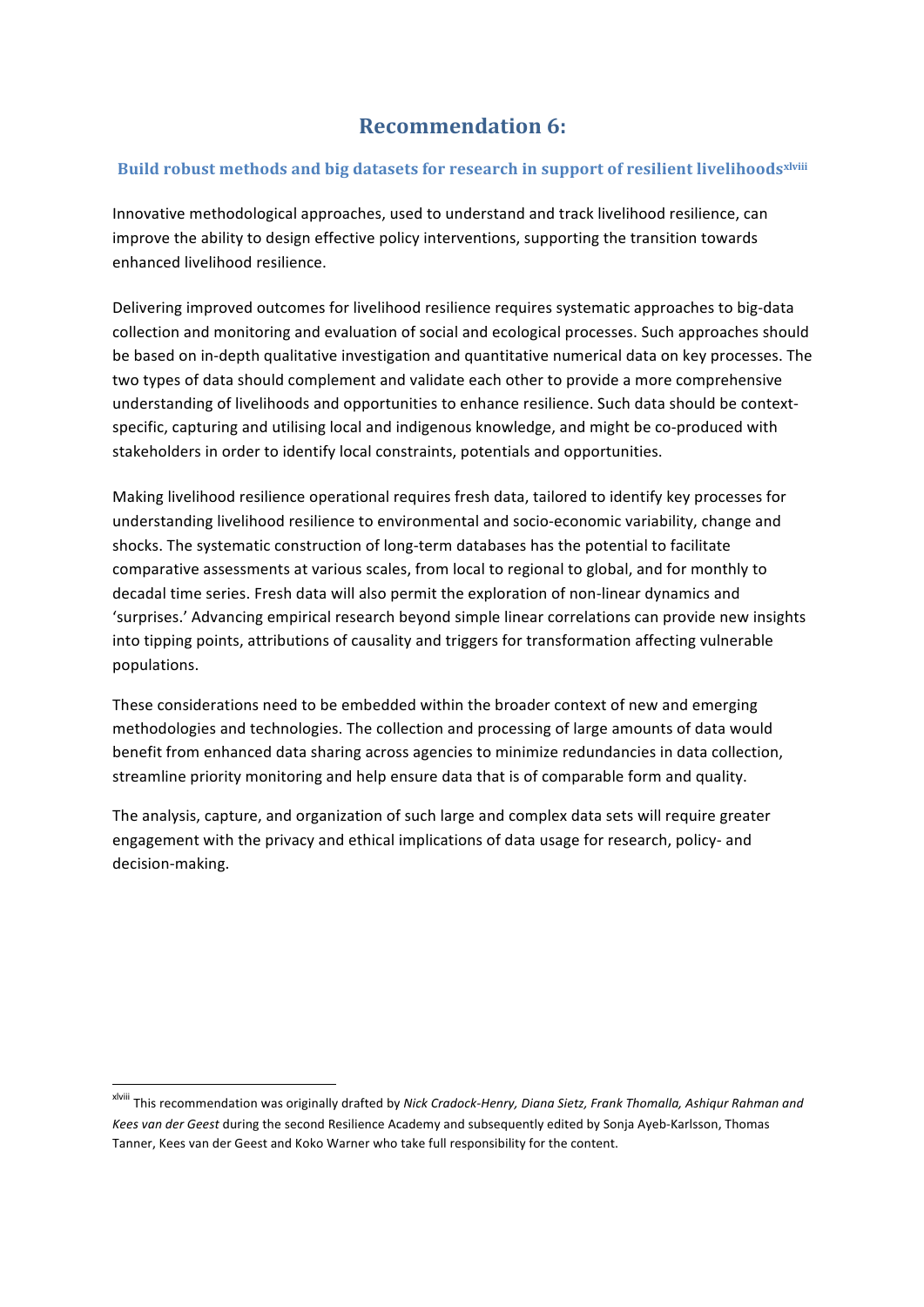# **References**

Afifi, T., Milan, A., Etzold, B., Schraven, B., Rademacher-Schulz, C., Sakdapolrak, P., Reif, A., van der Geest, K. & Warner, K. (2015). Human mobility in response to rainfall variability: Opportunities for migration as a successful adaptation strategy in eight case studies. *Migration and Development.* [Ahead-of-print 2015]: 1-21.

Arctic Council (2013). Arctic Resilience Interim Report. Stockholm: Stockholm Environment Institute (SEI) & Stockholm Resilience Centre (SRC).

Bahadur, A. V., Ibrahim, M. & Tanner, T. (2013). Characterising resilience: unpacking the concept for tackling climate change and development. *Climate and Development* 5(1): 55-65.

Cannon, T. & Müller-Mahn, D. (2010). Vulnerability, resilience and development discourses in context of climate change. *Natural Hazards* 55(3): 621-635.

Carney, D. (1998). Implementing the Sustainable Rural Livelihoods Approach. In: *Sustainable Rural* Livelihoods: What contribution can we make? Papers presented at the Department for International *Development's Natural Resources Advisers' Conference, July 1998.* [Carney, D., (ed.)]. London: Department for International Development (DFID). pp. 3-23.

Chambers, R. & Conway, G. (1992). Sustainable rural livelihoods: practical concepts for the  $21<sup>st</sup>$ century. IDS Discussion Paper 296. Brighton: Institute of Development Studies (IDS).

Cobo, J.R.M. (1987). Study of the Problem of Discrimination against Indigenous Populations. New York: United Nations.

Devereux, S. & Sabates-Wheeler, R. (2004). Transformative social protection. IDS Working Paper 232. Brighton: Institute of Development Studies (IDS).

Devine-Wright, P. (2013). Explaining 'NIMBY' objections to a power line: the role of personal, place attachment and project-related factors. *Environment and Behavior* 45(6): 761-781.

FAO (2000). State of food insecurity in the world 2000. Rome: Food and Agriculture Organization (FAO).

Fresque-Baxter, J. A. & Armitage, D. (2012). Place identity and climate change adaptation: a synthesis and framework for understanding. *Wiley Interdisciplinary Reviews: Climate Change* 3(3): 251-266.

IPCC (2012a). Managing the Risks of Extreme Events and Disasters to Advance Climate Change Adaptation. A Special Report of Working Groups I and II of the Intergovernmental Panel on Climate Change [Field, C.B., V. Barros, T.F. Stocker, D. Qin, D.J. Dokken, K.L. Ebi, M.D. Mastrandrea, K.J. Mach, G.-K. Plattner, S.K. Allen, M. Tignor, and P.M. Midgley (eds.)]. Cambridge & New York: Cambridge University Press. pp. 582.

IPCC (2014). Climate Change 2014: Impacts, Adaptation, and Vulnerability. Part A: Global and Sectoral Aspects. Contribution of Working Group II to the Fifth Assessment Report of the Intergovernmental Panel on Climate Change [Field, C.B., V.R. Barros, D.J. Dokken, K.J. Mach, M.D. Mastrandrea, T.E. Bilir, M. Chatterjee, K.L. Ebi, Y.O. Estrada, R.C. Genova, B. Girma, E.S. Kissel, A.N. Levy, S. MacCracken, P.R. Mastrandrea, and L.L. White (eds.)]. Cambridge & New York: Cambridge University Press. pp. 1132.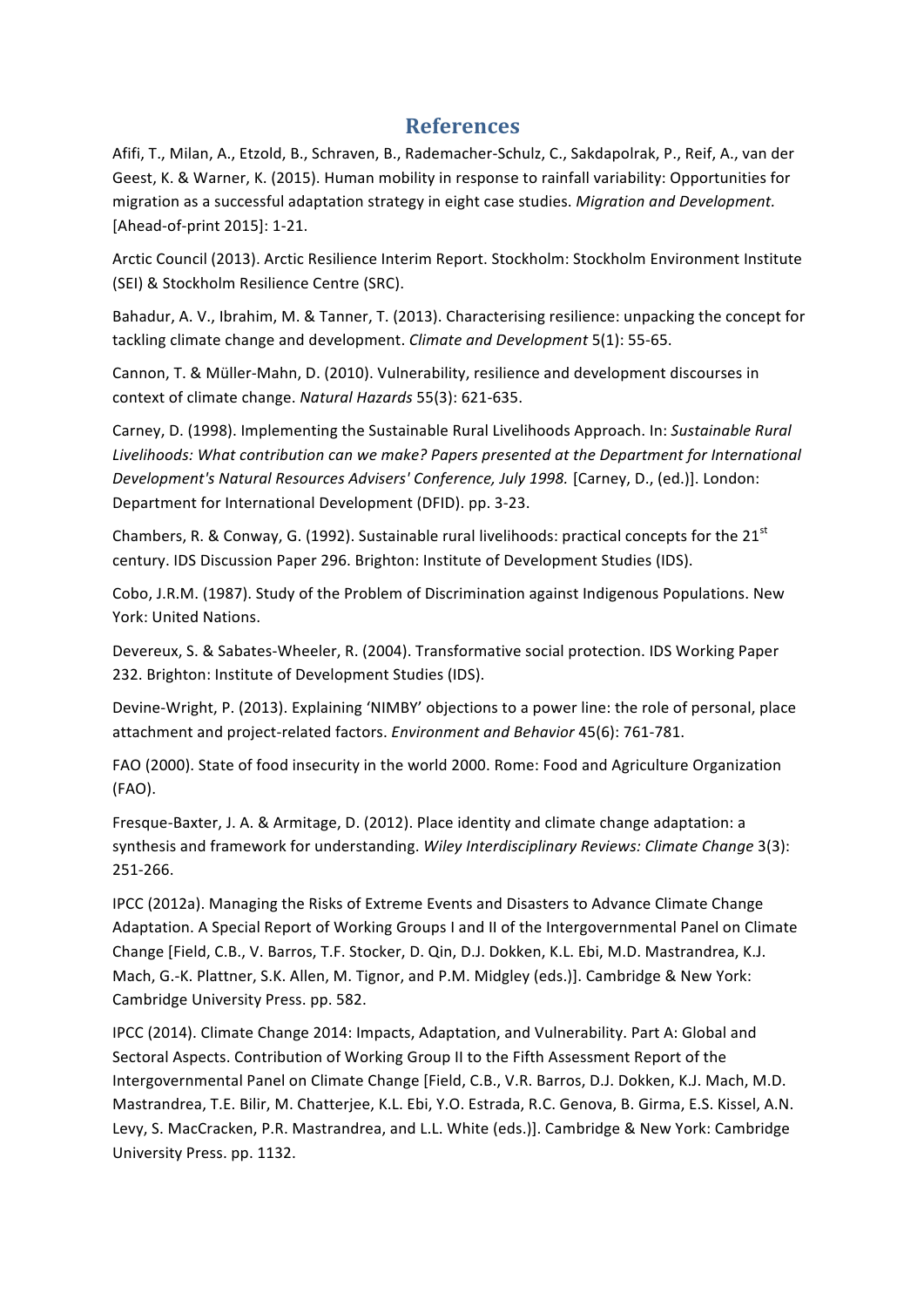IPCC (2014). Annex II: Glossary [Agard, J. and Schipper, E. L. F. (eds.)]. In: Climate Change 2014: Impacts, Adaptation, and Vulnerability. Contribution of Working Group II to the Fifth Assessment Report of the Intergovernmental Panel on Climate Change [Birkmann, J., Campos, M., Dubeux, C., Nojiri, Y., Olsson, L., Osman-Elasha, B., Pelling, M., Prather, M. J., Rivera-Ferre, M. G., Ruppel, O. C., Sallenger, A., Smith, K. R., Clair, A. L. St. (eds.)]. Cambridge & New York: Cambridge University Press. pp. 1757.

Lewicka, M. (2011). Place attachment: How far have we come in the last 40 years? *Journal of Environmental Psychology* 31(3): 207-230.

Marshall, N. A., Park, S. E., Adger, W. N., Brown, K. & Howden, S. M. (2012). Transformational capacity and the influence of place and identity. *Environmental Research Letters* 7(3): 034022.

Martin-Breen, P. & Anderies, J. M. (2011). Resilience: a literature review. New York: Rockefeller Foundation.

Matsuyama, K. (2008). Poverty Traps. In: The New Palgrave Dictionary of Economics. [Blume, L. & S. Durlauf (eds.)]. 2nd Edition. Volume 6. New York: Palgrave Macmillan.

Moser, S.C. (2008). Resilience in the Face of Global Environmental Change. CARRI Research Paper No.2., Prepared for Oak Ridge National Laboratory and its Community and Regional Resilience Initiative. Oak Ridge: CARRI.

Morrissey, J. & Oliver-Smith, A. (2013). Perspectives on Non-Economic Loss and Damage: Understanding values at risk from climate change. Commissioned paper for the Loss and Damage in Vulnerable Countries Initiative. Online [accessed December 2015]: http://www.loss-anddamage.net/download/7213.pdf

Narayan, D., Chambers, R., Shah, M. K. & Petesch, P. (2000). *Voices of the Poor: Crying out for Change*. New York: Oxford University Press for the World Bank.

Nelson, M., Kintigh, K., Abbott, D. & Anderies, J. (2010). The cross-scale interplay between social and biophysical context and the vulnerability of irrigation-dependent societies: Archaeology's longterm

perspective. *Ecology and Society* 15(3): 31.

Niehof, A. (2004). The significance of diversification for rural livelihood systems. *Food Policy* 29(4): 321-338. 

Roberts, E., Andrei, S., Huq, S. & Flint, L. (2015). Resilience synergies in the post-2015 development agenda. *Nature Climate Change* 5 (December): 1024-1025.

Rosa, E.A. (1998). Metatheoretical Foundations for Post-Normal Risk. *Journal of Risk Research* 1(1): 15-44.

Rosa, E.A. (2003). The logical structure of the social amplification of risk framework (SARF): Metatheoretical foundation and policy implications. In: *The social amplification of risk*. [Pidgeon, N., Kasperson, R. & Slovic, P. (eds)]. Cambridge University Press, Cambridge, United Kingdom, pp 47-79.

Stedman, R.C. (2002). Toward a social psychology of place predicting behavior from place-based cognitions, attitude, and identity. *Environment and Behavior* 34(5): 561-581.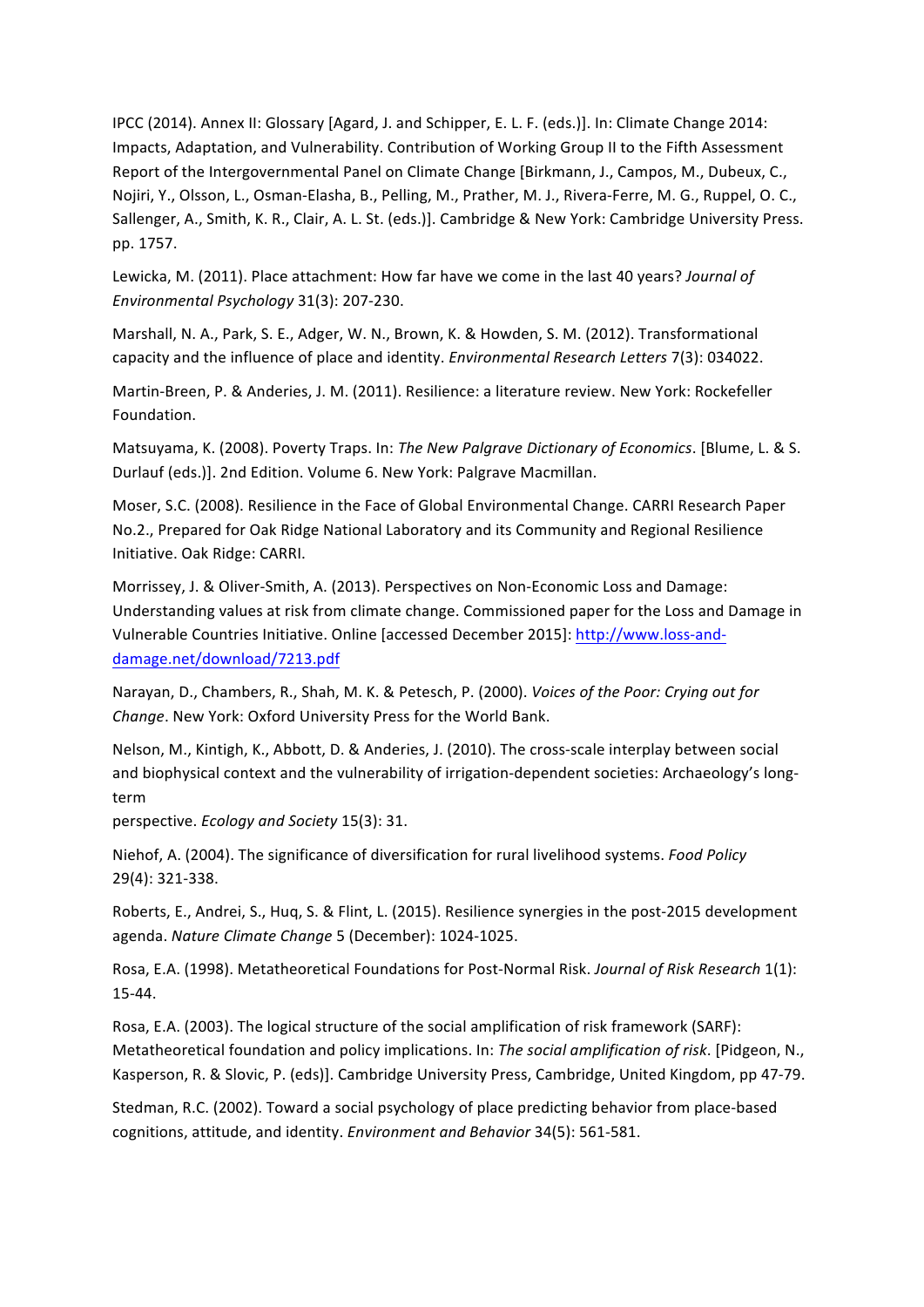Tanner et al. (2015). Livelihood resilience in the face of climate change. *Nature Climate Change* 5: 23-26. 

UNISDR (2009). *2009 UNISDR Terminology on Disaster Risk Reduction*. Geneva: United Nations International Strategy for Disaster Reduction (UNISDR).

van der Geest, K. & Dietz, T. (2004). A literature survey about risk and vulnerability in drylands, with a focus on the Sahel. In: *The Impact of Climate Change on Drylands*. [Dietz, T., Rueben, R. & Verhagen, J. (eds.)]. Dordrecht: Kluwer. pp. 117-146.

van der Geest, K. & Warner, K. (2015). Editorial: Emerging perspectives on loss and damage. International Journal of Global Warming 8(2): 133-140.

Warner, K., van der Geest, K., Kreft, S., Huq, S., Kusters, K. & de Sherbinin, A. (2012). *Evidence from the frontlines of climate change: Loss and damage to communities despite coping and adaptation.* Loss and Damage in Vulnerable Countries Initiative. Policy Report. Report No. 9. Bonn: United Nations University Institute for Environment and Human Security (UNU-EHS).

Warner, K. & van der Geest, K. (2013). Loss and damage from climate change: Local-level evidence from nine vulnerable countries. *International Journal of Global Warming* 5(4): 367-386.

Warner, K. & Afifi, T. (2014). Where the rain falls: Evidence from 8 countries on how vulnerable households use migration to manage the risk of rainfall variability and food insecurity. *Climate and Development* 6(1): 1-17.

WCED (1987). *Our Common Future*. Oxford: Oxford University Press & World Commission on Environment and Development (WCED).